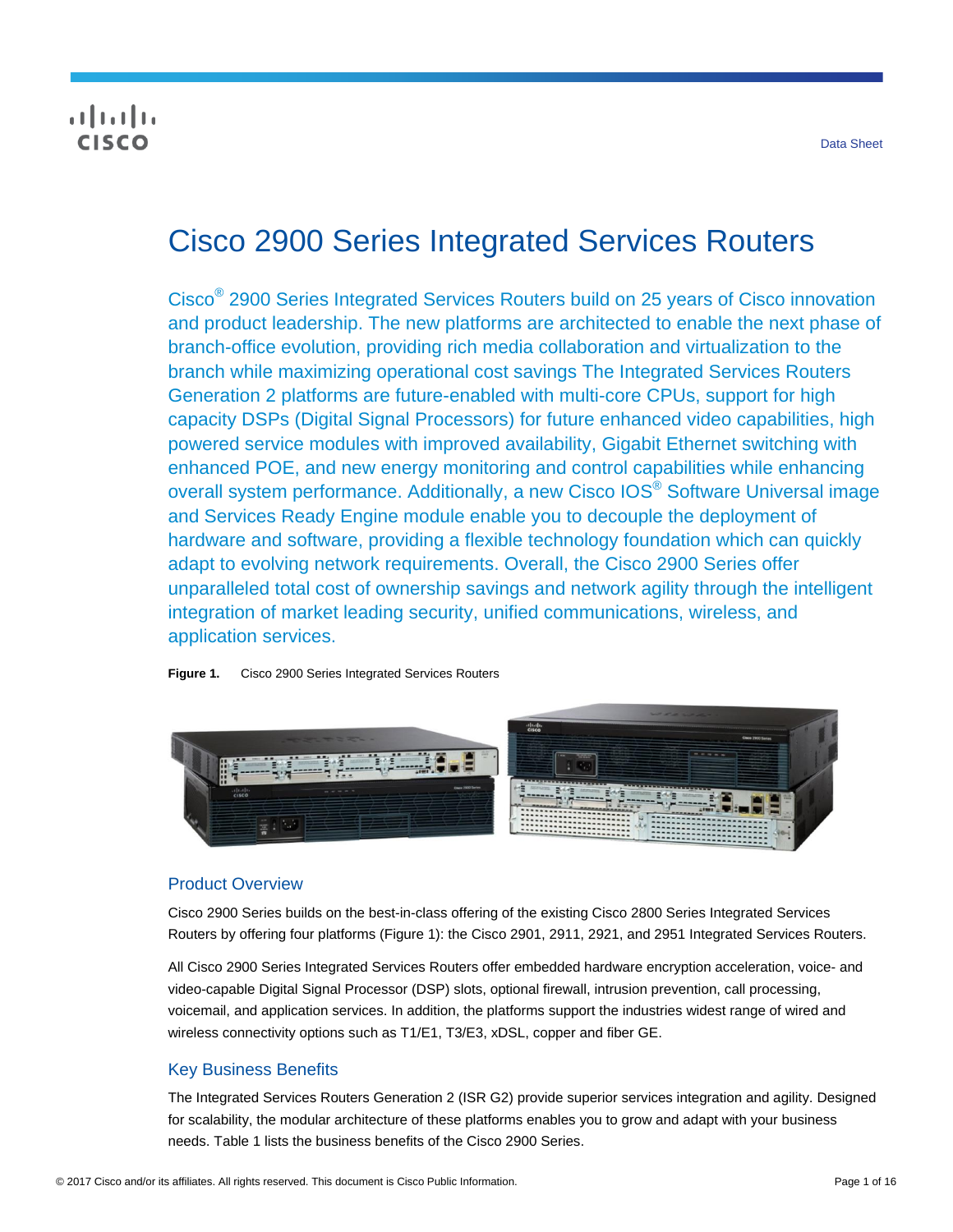| <b>Benefits</b>                                            | <b>Description</b>                                                                                                                                                                                                                                                                                                                                                                                                                                                                               |
|------------------------------------------------------------|--------------------------------------------------------------------------------------------------------------------------------------------------------------------------------------------------------------------------------------------------------------------------------------------------------------------------------------------------------------------------------------------------------------------------------------------------------------------------------------------------|
| <b>Services Integration</b>                                | • The Cisco 2900 Series ISRs offer increased levels of services integration with voice, video, security,<br>wireless, mobility, and data services, enabling greater efficiencies and cost savings.                                                                                                                                                                                                                                                                                               |
| <b>Services On Demand</b>                                  | • A single Cisco IOS® Software Universal image is installed on each ISR G2. The Universal image contains<br>all of the Cisco IOS technology sets which can be activated with a software license. This allows your<br>business to quickly deploy advanced features without downloading a new IOS image. Additionally, larger<br>default memory is included to support the new capabilities.<br>• The Cisco Services Ready Engine (SRE) enables a new operational model which allows you to reduce |
|                                                            | capital expenditures (CapEx) and deploy a variety of application services as needed on a single integrated<br>compute services module.                                                                                                                                                                                                                                                                                                                                                           |
| <b>High Performance with</b><br><b>Integrated Services</b> | • The Cisco 2900 Series enables deployment in high speed WAN environments with concurrent services<br>enabled up to 75 Mbps.                                                                                                                                                                                                                                                                                                                                                                     |
|                                                            | • A MultigiGabit Fabric (MGF) enables high-bandwidth module-to-module communication without<br>compromising routing performance.                                                                                                                                                                                                                                                                                                                                                                 |
| <b>Network Agility</b>                                     | • Designed to address customer business requirements, the Cisco 2900 Series modular architecture offers<br>increased capacity and performance as your network needs grow.                                                                                                                                                                                                                                                                                                                        |
|                                                            | • Modular interfaces offer increased bandwidth, a diversity of connection options, and network resiliency.                                                                                                                                                                                                                                                                                                                                                                                       |
| <b>Energy Efficiency</b>                                   | • The Cisco 2900 Series architecture provides energy-saving features that include the following:                                                                                                                                                                                                                                                                                                                                                                                                 |
|                                                            | • The Cisco 2900 Series offers intelligent power management and allows the customer to control power to                                                                                                                                                                                                                                                                                                                                                                                          |
|                                                            | the modules based on the time of day. Cisco EnergyWise technology will be supported in the future.<br>○ Services integration and modularity on a single platform performing multiple functions, optimizes raw<br>materials consumption and energy usage.                                                                                                                                                                                                                                         |
|                                                            | ∘ Platform flexibility and ongoing development of both hardware and software capabilities lead to a longer<br>product lifecycle, lowering all aspects of the total cost of ownership, including materials and energy use.                                                                                                                                                                                                                                                                        |
|                                                            | • High efficiency power supplies are provided with each platform.                                                                                                                                                                                                                                                                                                                                                                                                                                |
| <b>Investment Protection</b>                               | • The Cisco 2900 Series maximizes investment protection:                                                                                                                                                                                                                                                                                                                                                                                                                                         |
|                                                            | ○ Reuse of a broad array of existing modules supported on the original Integrated Services Routers<br>provides a lower cost of ownership.                                                                                                                                                                                                                                                                                                                                                        |
|                                                            | ○ A rich set of Cisco IOS Software features carried forward from the original Integrated Services Routers<br>and delivered in a single universal image.                                                                                                                                                                                                                                                                                                                                          |
|                                                            | • Flexibility to adapt as your business needs evolve.                                                                                                                                                                                                                                                                                                                                                                                                                                            |

#### **Table 1.** Key Business Benefits of the Cisco 2900 Series Integrated Services Routers

## Platform Architecture and Modularity

The Cisco 2900 Series is architected to meet the application demands of today's branch offices with design flexibility for future applications. The modular architecture is designed to support increasing bandwidth requirements, Time-Division Multiplexing (TDM) interconnections, and fully integrated power distribution to modules supporting 802.3af Power over Ethernet (PoE) and Cisco Enhanced PoE (ePoE). Table 2 lists the architectural features and benefits of the Cisco 2900 Series.

| <b>Architectural Features and Benefits</b><br>Table 2. |
|--------------------------------------------------------|
|                                                        |

| <b>Architectural Feature</b>                                            | <b>Benefits</b>                                                                                                                                                                                                                                                                                                                                             |
|-------------------------------------------------------------------------|-------------------------------------------------------------------------------------------------------------------------------------------------------------------------------------------------------------------------------------------------------------------------------------------------------------------------------------------------------------|
| <b>Modular Platform</b>                                                 | • The Cisco 2900 Series ISRs are highly modular platforms with several types of module slots to add<br>connectivity and services for varied branch-office network requirements.                                                                                                                                                                             |
|                                                                         | • The ISRs offer an industry-leading breadth of LAN and WAN connectivity options through modules to<br>accommodate field upgrades for future technologies without requiring a platform replacement.                                                                                                                                                         |
| <b>Processors</b>                                                       | • The Cisco 2900 Series are powered by high-performance multi-core processors that can support the<br>growing demands of high-speed WAN connections to the branch-office while also running multiple<br>concurrent services.                                                                                                                                |
| <b>Embedded IP Security (IPSec)</b><br><b>VPN Hardware Acceleration</b> | • Embedded hardware encryption acceleration is enhanced to provide higher scalability, which combined<br>with an optional Cisco IOS Security license, enables WAN link security and VPN services (IPSec<br>acceleration).<br>• The onboard encryption hardware replaces and outperforms the Advanced Integration Modules (AIMs) of<br>previous generations. |
| <b>Multigigabit Fabric (MGF)</b>                                        | • The Cisco 2900 Series introduces an innovative Multi Gigabit Fabric (MGF) that allows for efficient module-<br>to-module communication, enabling tighter services interactions across modules while reducing the<br>overhead on the route processor.                                                                                                      |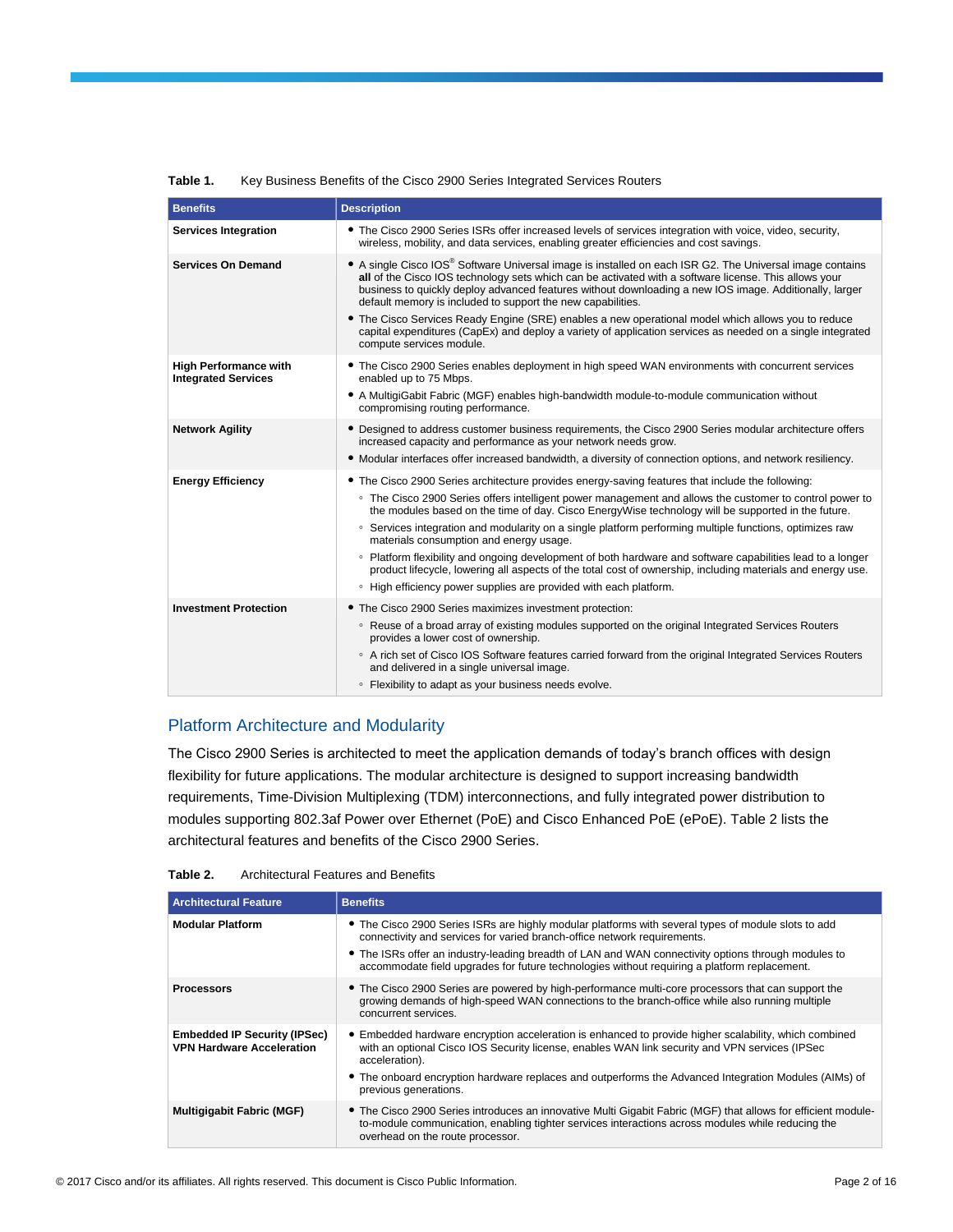| <b>Architectural Feature</b>                                                                           | <b>Benefits</b>                                                                                                                                                                                                                                                                                                                                                                                                                                                                                                                                                                                                   |  |  |
|--------------------------------------------------------------------------------------------------------|-------------------------------------------------------------------------------------------------------------------------------------------------------------------------------------------------------------------------------------------------------------------------------------------------------------------------------------------------------------------------------------------------------------------------------------------------------------------------------------------------------------------------------------------------------------------------------------------------------------------|--|--|
| <b>TDM Interconnectivity Fabric</b>                                                                    | • Unified communications services in the branch office are significantly enhanced with the use of a TDM<br>interconnectivity fabric in the system architecture, allowing for scaling of DS-0 channel capacity.                                                                                                                                                                                                                                                                                                                                                                                                    |  |  |
| <b>Integrated Gigabit Ethernet</b><br><b>Ports</b>                                                     | • All onboard WAN ports are 10/100/1000 Gigabit Ethernet WAN routed ports.<br>• One of the three 10/100/1000 Ethernet WAN ports on the Cisco 2921 and 2951 supports Small Form-<br>Factor Pluggable (SFP)-based connectivity in lieu of a RJ-45 port and enabling fiber connectivity.                                                                                                                                                                                                                                                                                                                             |  |  |
| Innovative Universal-Serial-<br><b>Bus (USB)-Based Console</b><br><b>Access</b>                        | • A new, innovative USB console port offers management connectivity for devices without a serial port such<br>as modern laptop computers.<br>. Traditional console and auxiliary ports are also available.                                                                                                                                                                                                                                                                                                                                                                                                        |  |  |
| <b>Optional Integrated Power</b><br>Supply for Distribution of PoE<br>and Universal DC Power<br>Supply | • An optional upgrade to the internal power supply provides inline power (802.3af-compliant PoE and Cisco<br>Inline Power) to integrated switch modules.<br>• On the Cisco 2911, 2921, and 2951, an optional DC power supply is available that extends deployment into<br>central offices and industrial environments.<br>• On the Cisco 2911, an optional DC-PoE power supply is available.                                                                                                                                                                                                                      |  |  |
| <b>Optional External Redundant</b><br><b>Power Supply (RPS)</b>                                        | • The Cisco 2911, 2921, and 2951 allow for power redundancy through the use of an external RPS device,<br>thereby decreasing network downtime and protecting the network from power-supply failures.<br>• Redundant power on the Cisco 2900 Series is supported through the Cisco RPS 2300 Redundant Power<br>System. You can use the Cisco RPS 2300 to provide redundant power for Cisco 2900 Series ISRs as well<br>as Cisco Catalyst <sup>®</sup> switches.<br>• In order to use the Cisco RPS 2300, an external RPS adapter is required (configurable option) to connect<br>the platform to the external RPS. |  |  |
| <b>PoE Boost</b>                                                                                       | • When connected to an external RPS device, the Cisco 2911, 2921, and 2951 can operate in a PoE boost<br>configuration in lieu of redundant power mode - whereby the power capacity of the platform is increased to<br>twice the normal level to power additional PoE ports.                                                                                                                                                                                                                                                                                                                                      |  |  |
| <b>Designed for Flexible</b><br><b>Deployments</b>                                                     | • The Cisco 2911 and 2951 are designed for NEBS environments.<br>• The 2911 is 12" deep and has an optional fan filter for deployments in a variety of environments. An<br>assembly that provides front-to-back airflow is also available for 23" racks.                                                                                                                                                                                                                                                                                                                                                          |  |  |

## Modularity Features and Benefits

The Cisco 2900 Series provides significantly enhanced modular capabilities (refer to Table 3) offering investment protection for customers. Most of the modules available on previous generations of Cisco routers, such as the Cisco 2800 Series, are supported on the Cisco 2900 Series. Additionally, modules can be used on other supported Cisco platforms to provide maximum investment protection. Taking advantage of common interface cards across a network greatly reduces the complexity of managing inventory requirements, implementing large network rollouts, and maintaining configurations across a variety of branch-office sizes.

A complete list of supported modules, including a list of supported SFPs for the Cisco 2900 Series, is available at: [https://www.cisco.com/go/2900.](https://www.cisco.com/go/2900)

| Table 3. | <b>Modularity Features and Benefits</b> |
|----------|-----------------------------------------|
|----------|-----------------------------------------|

| <b>ISR Modules</b>          | <b>Benefits</b>                                                                                                                                                                                                                                                          |  |  |
|-----------------------------|--------------------------------------------------------------------------------------------------------------------------------------------------------------------------------------------------------------------------------------------------------------------------|--|--|
| <b>Cisco Service Module</b> | • Each service module slot offers high-data-throughput capability:                                                                                                                                                                                                       |  |  |
|                             | • Up to 4 Gbps aggregate toward the route processor.                                                                                                                                                                                                                     |  |  |
|                             | • Up to 2 Gbps aggregate to other module slots over MGF.                                                                                                                                                                                                                 |  |  |
|                             | • Service Module (SM) slots are highly flexible with support for double-wide service modules (SM-Ds),<br>which are Service Modules that require two SM slots. SM-Ds in the Cisco 2921 and 2951 provide<br>flexibility for higher-density modules.                        |  |  |
|                             | • A service module slot replaces the network module and the extension module for voice/fax (EVM) slots<br>and is offered on Cisco 2911, 2921, and 2951 ISRs.                                                                                                             |  |  |
|                             | • An adapter module enables backward compatibility with existing network modules, enhanced Network<br>Modules (NMEs), and EVMs.                                                                                                                                          |  |  |
|                             | • Service module slots provide twice the power capabilities relative to the network-module slots, allowing<br>for flexibility for higher-scale and better-performance modules.                                                                                           |  |  |
|                             | • Power to service module slots can be managed by extensions similar to the Cisco Energy Wise<br>framework, so your organization can reduce energy consumption in your network infrastructure. Full<br>EnergyWise support will be available in future software releases. |  |  |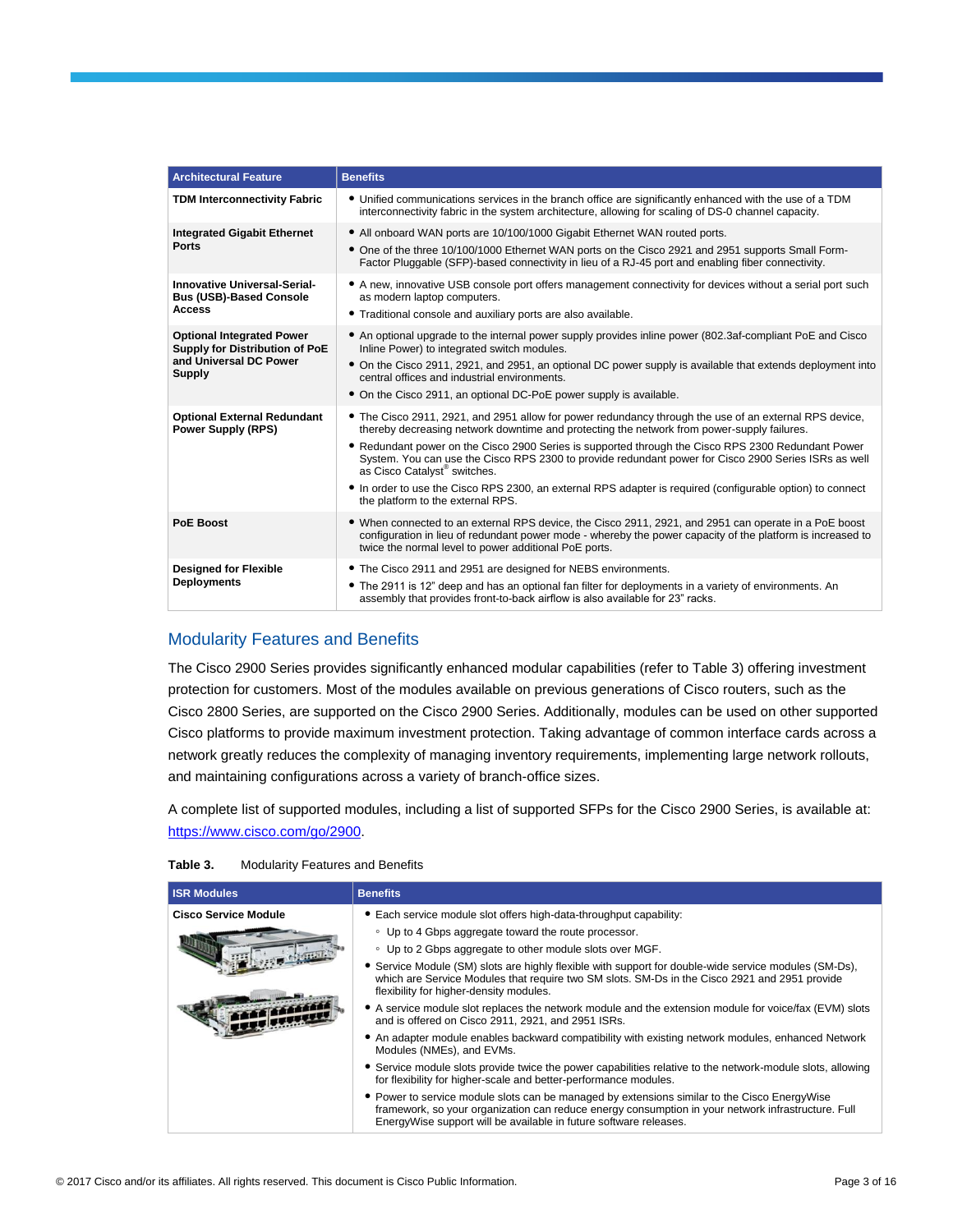| <b>ISR Modules</b>                                                                                                 | <b>Benefits</b>                                                                                                                                                                                                                                                                                                                                                                                                                                                                                                                                                                                                                                                             |
|--------------------------------------------------------------------------------------------------------------------|-----------------------------------------------------------------------------------------------------------------------------------------------------------------------------------------------------------------------------------------------------------------------------------------------------------------------------------------------------------------------------------------------------------------------------------------------------------------------------------------------------------------------------------------------------------------------------------------------------------------------------------------------------------------------------|
| <b>Cisco Enhanced High-Speed</b><br><b>WAN Interface Card (EHWIC)</b>                                              | • The EHWIC slot provides enhancements to the prior generation's high-speed WAN interface card<br>(HWIC) slots while provide maximum investment protection by natively supporting HWICs, WAN<br>Interface Cards (WICs), Voice Interface Cards (VICs), and Voice/WAN interface cards (VWICs).<br>• Four integrated EHWIC slots on the Cisco 2901, 2911, 2921, and 2951 allow for more flexible                                                                                                                                                                                                                                                                               |
|                                                                                                                    | configurations.<br>• Each HWIC slot offers high-data-throughput capability:<br>• Up to 1.6 Gbps aggregate toward the route processor.<br>• Up to 2 Gbps aggregate to other module slots over the MGF.<br>• Flexibility to support double-wide modules is enabled by combining two EHWIC slots. Up to 2<br>doublewide HWIC (HWIC-D) modules are supported.                                                                                                                                                                                                                                                                                                                   |
| <b>Cisco Internal Services Module</b><br>(ISM)                                                                     | • A single ISM slot provides flexibility to integrate intelligent service modules on an internal slot within<br>the chassis<br>• Each ISM slot offers high-data-throughput capability:<br>• Up to 4 Gbps aggregate toward the route processor.<br>• Up to 2 Gbps aggregate to other module slots over the MGF.<br>• The ISM replaces the AIM slot; existing AIM modules are not supported in the ISM slot.<br>• Power to ISM slots can be managed by extensions similar to the Cisco EnergyWise framework, so your<br>organization can reduce energy consumption in your network infrastructure. Full Energy Wise support<br>will be available in future software releases. |
| <b>Cisco High-Density Packet Voice</b><br>Digital Signal Processor (DSP)<br>Module (PVDM3) Slots on<br>Motherboard | • PVDM3 slots natively support PVDM3 modules, providing support for richer density for rich-media voice<br>and video.<br>• Each PVDM3 slot connects back to the system architecture through a 2 Gbps aggregate link through<br>the MGF.<br>• Investment protection for PVDM2 modules is supported through an adapter module.<br>• Power to the PVDM slots can be managed by extensions similar to the Cisco EnergyWise framework,<br>so your organization can reduce energy consumption in your network infrastructure. Full Energy Wise<br>support will be available in future software releases.                                                                          |
| <b>Compact Flash Slots</b>                                                                                         | • Two external Compact Flash slots are available on the Cisco 2900 Series Integrated Services Routers.<br>Each slot can support high-speed storage densities upgradeable to 4 GB in density.                                                                                                                                                                                                                                                                                                                                                                                                                                                                                |
| USB 2.0 Ports                                                                                                      | • Two high-speed USB 2.0 ports are supported. The USB ports enable secure token capabilities<br>and storage.                                                                                                                                                                                                                                                                                                                                                                                                                                                                                                                                                                |

## Cisco IOS Software

Cisco 2900 Series Integrated Services Routers deliver innovative technologies running on industry-leading Cisco IOS Software. Developed for wide deployment in the world's most demanding enterprise, access, and service provider networks, the Integrated Services Routers Generation 2 platforms are supported on Cisco IOS Software releases 15M&T. Release 15.0(1)M is available immediately and provides support for a comprehensive portfolio of Cisco technologies, including the functionality and features delivered in releases 12.4 and 12.4T. New innovations in 15.0(1)M span multiple technology areas, including security, voice, high availability, IP Routing and Multicast, Quality of Service (QoS), IP Mobility, Multiprotocol Label Switching (MPLS), VPNs, and embedded management.

## **Cisco IOS Software Licensing and Packaging**

A single Cisco IOS Universal image encompassing all IOS technology feature sets is delivered with the platforms. You can enable advanced features by activating a software license on the Universal image. In previous generations of access routers, these feature sets required you to download a new software image. Technology packages and feature licenses, enabled through the Cisco software licensing infrastructure, simplify software delivery and decrease the operational costs of deploying new features.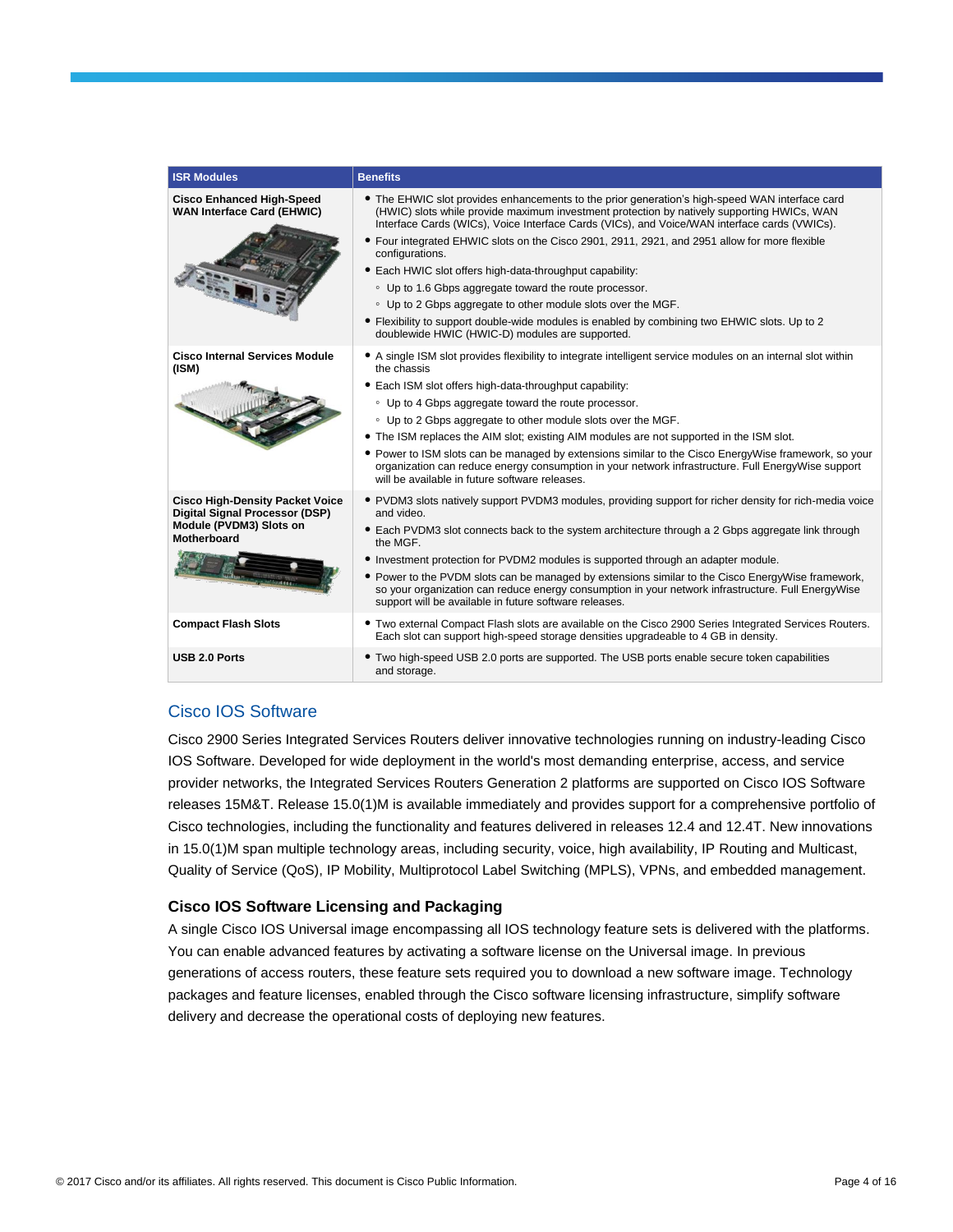Four major technology licenses are available on the Cisco 2900 Series Integrated Services Routers; you can activate the licenses through the Cisco software activation process identified at [https://www.cisco.com/go/sa.](https://www.cisco.com/go/sa) The four licenses are as follows:

- IP Base: This technology package is available as default.
- Data
- Unified Communications
- Security (SEC) or Security with No Payload Encryption (SEC-NPE)

For additional information and details about Cisco IOS Software licensing and packaging on Cisco 2900 Series Integrated Services Routers, please visi[t https://www.cisco.com/go/2900l.](https://www.cisco.com/go/2900l)

## Cisco ONE Software

Cisco ONE™ Software offers a valuable and flexible way to buy software for the WAN, access, and data center domains. At each stage in the product lifecycle, Cisco ONE Software helps make buying, managing, and upgrading your network and infrastructure software easier. Cisco ONE Software provides:

- Flexible licensing models to smoothly distribute customers' software spending over time
- Investment protection for software purchases through software services–enabled license portability
- Access to updates, upgrades, and new technology from Cisco through Cisco<sup>®</sup> Software Support Services (SWSS)

Cisco ONE for WAN gives organizations broad capabilities for branch offices and the enterprise edge. Cisco ONE Foundation for WAN connects and secures your branch office while optimizing for cost. Cisco ONE WAN Collaboration integrates voice and video into your branch office and network edge.

## Key Branch-Office Services

The Cisco Integrated Services Routers are industry-leading platforms that offer unprecedented levels of services integration. Designed to meet the requirements of the branch office, these platforms provide a complete solution with voice, video, security, mobility and application services. Businesses enjoy the benefit of deploying a single device that meets all their needs, reducing capital and operational expenses.

## Unified Communications, Collaboration, and Voice-Gateway Services

The Cisco 2900 Integrated Services Router is the foundation for collaboration in the small and midsize branch office, serving as a critical component of a Cisco's video architecture (Medianet) and enterprise Unified Communications solution. With embedded voice services and a wide range of supported telephony interfaces, the Cisco 2900 Series delivers maximum deployment flexibility for the distributed enterprise. Unified communications is enabled through a rich signaling and media-processing infrastructure, including a variety of protocols, media interworking, signal and media security, transcoding, conferencing, and QoS. Cisco Integrated Services Routers also feature a wide range of voice-gateway interfaces, supporting a broad array of signaling and physical network interfaces.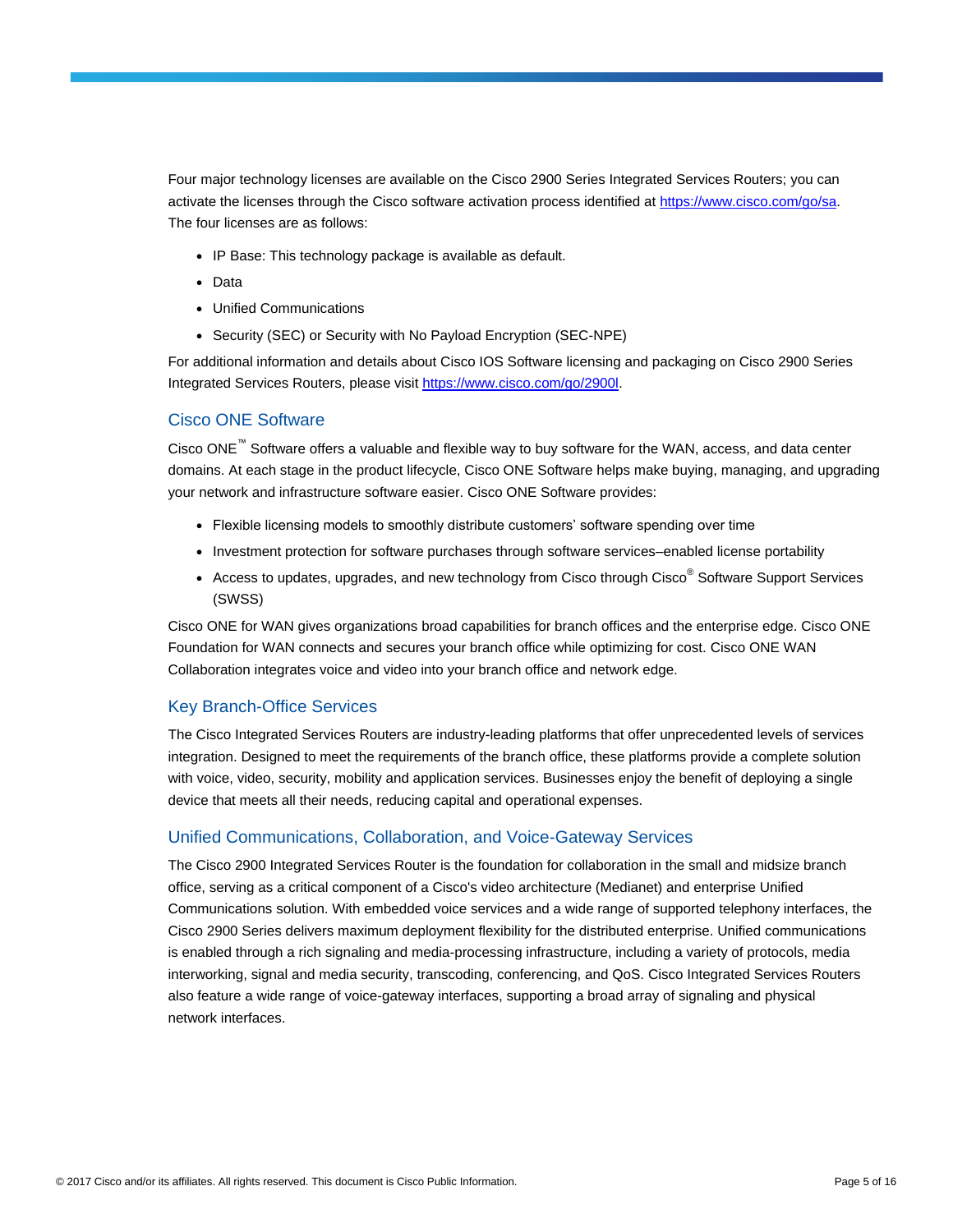The Cisco 2900 Series enables a full range of existing and emerging video services, with scaling improvements to support Cisco TelePresence® conferencing, security, and session control. The Cisco Unified Border Element extends these capabilities for business-to-business TelePresence communications. The Cisco 2900 Series adds support for the new Cisco High-Density Packet Voice Digital Signal Processor (DSP) Module (PVDM3), which has been optimized for voice and video support. The new PVDM3 modules support all voice-gateway functions of earlier generations of PVDMs and add higher density and more processing power to support emerging rich-media applications. The Cisco 2900 Series provides 2 or 3 onboard PVDM3 slots, depending on the platform.

#### **Cisco Unified Communications Manager Express and Survivable Remote Site Telephony**

The Cisco Integrated Services Routers natively provide optional unified communications services within the Cisco IOS Software, minimizing the IT hardware footprint and total cost of ownership at the branch office. Cisco Unified Communications Manager Express (CME) provides a broad range of IP Private-Branch-Exchange (PBX) and key-system features integrated into the router for the small and midsize branch office. Cisco Survivable Remote Site Telephony (SRST), also inherently available in Cisco IOS Software, and an option on the Cisco 2900 Series, helps ensure that branch-office employees have uninterrupted telephony services and features, even if the connection to a centralized Cisco Unified Communications Manager is disrupted.

Coupled with Cisco Unity® Express, the integrated solution for voicemail, Automated Attendant, and Interactive Voice Response (IVR), the Cisco 2900 Series offers the branch office a complete range of unified communications services while delivering industry-leading security within a single platform.

#### **VoiceXML Application Services**

The Cisco 2900 Series also supports standards-certified VoiceXML browser services. VoiceXML is an openstandard markup language used to create voice-enabled web browsers and IVR applications. Just as HTML enables you to retrieve data with a PC, VoiceXML enables you to retrieve data using voice or Dual-Tone-Multi Frequency (DTMF) telephony input. The Cisco 2900 Series can deliver a much higher range of concurrent voice-gateway services combined with VoiceXML browser services, for up to 200 sessions on the Cisco 2951.

#### **Cisco Unified Border Element**

The Cisco Unified Border Element capabilities supported on the Cisco 2900 Series address the emerging requirements in an IP-centric interconnect for branch-office unified communications between enterprises and service provider networks. Cisco Unified Border Element provides intelligent border-element functions such as physical and logical ingress and egress demarcation points, signaling and media control, and consolidated security and management features. The Cisco 2900 Series supports higher scale than previously provided on the Cisco 2800 Series, up to three times the number of sessions.

## Integrated Network Security for Data, Voice, Video, and Mobility

Security is essential to protect a business' intellectual property while also ensuring business continuity and providing the ability to extend the corporate workplace to employees who need anytime, anywhere access to company resources. As part of the Cisco' SAFE architectural framework that allows organizations to identify, prevent, and adapt to network security threats, the Cisco 2900 Series Integrated Services Routers facilitate secure business transactions and collaboration.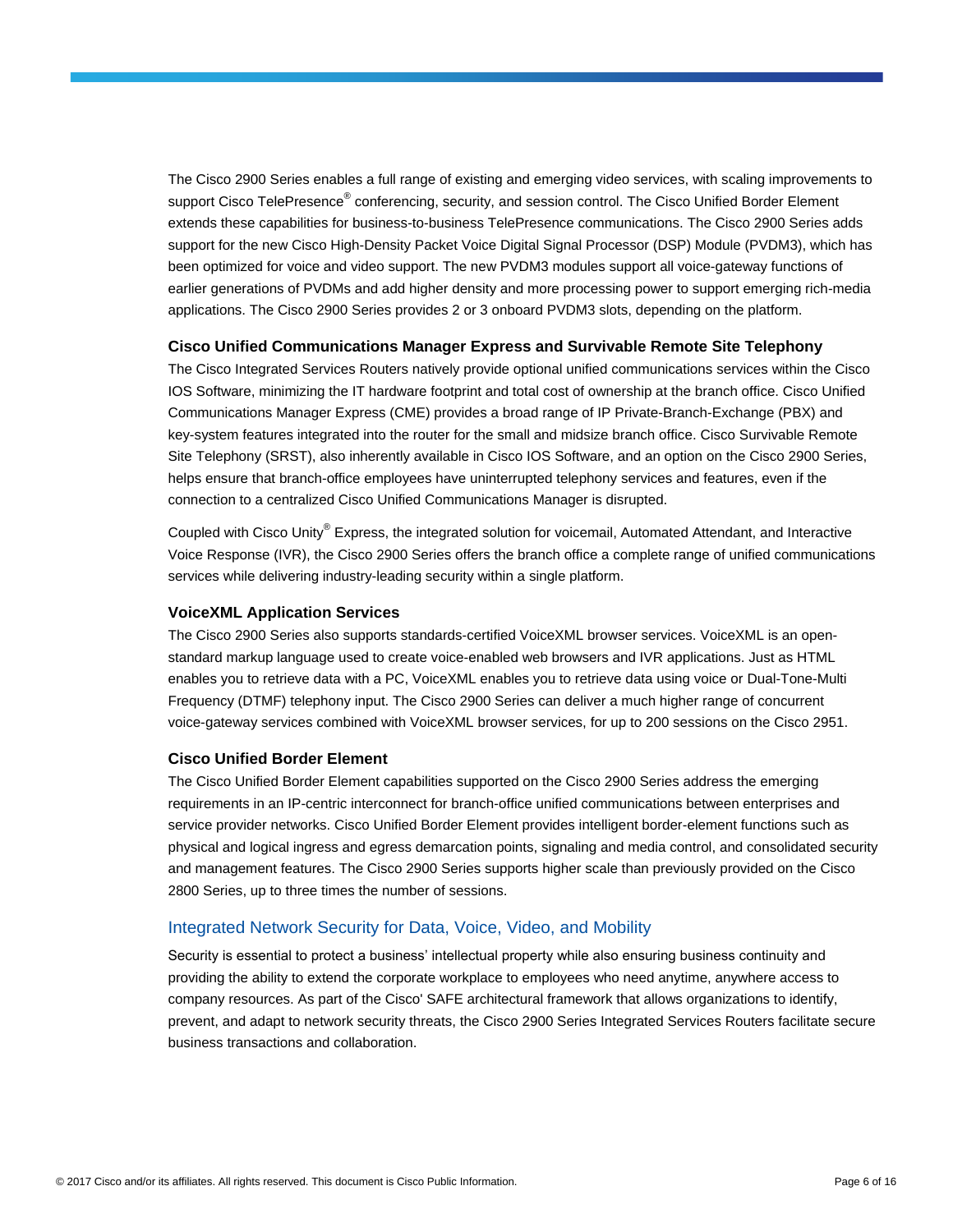The Cisco IOS Software Security technology package for the Cisco 2900 Series offers a wide array of common security features such as advanced application inspection and control, threat protection, and encryption architectures for enabling more scalable and manageable VPN networks. The Cisco 2900 Series offers onboard hardware-based encryption acceleration to provide greater IPSec throughput with less overhead for the route processor when compared with software-based encryption solutions. Cisco Integrated Services Routers offer a comprehensive and adaptable security solution for branch offices that includes features such as:

- **Secure connectivity:** Secure collaborative communications with Group Encrypted Transport VPN, Dynamic Multipoint VPN (DMVPN), or Enhanced Easy VPN
- **Integrated threat control:** Responding to sophisticated network attacks and threats using Cisco IOS Firewall, Cisco IOS Zone-Based Firewall, Cisco IOS IPS, Cisco IOS Content Filtering, and Flexible Packet Matching (FPM)
- **Identity management:** Intelligently protecting endpoints using technologies such as Authentication, Authorization, and Accounting (AAA) and Public Key Infrastructure (PKI)

Detailed information about the security features and solutions supported on the Cisco 2900 Series is available at [https://www.cisco.com/go/routersecurity.](https://www.cisco.com/go/routersecurity)

#### Wireless and Mobility Services

#### **Wireless LAN/WAN**

The Cisco Integrated Services Routers supporting the Cisco Unified Wireless Architecture enable deployment of secure, manageable Wireless LANs (WLANs) optimized for remote sites and branch offices, including fast secure mobility, survivable authentication, and simplified management. The Cisco Wireless LAN Controller Module on the Cisco 2900 Series allows Small and Medium-sized Businesses (SMBs) and enterprise branch offices to costeffectively deploy and manage secure WLANs. Cisco Wireless LAN Controllers work in conjunction with Cisco lightweight access points and the Cisco Wireless Control System (WCS) to provide system-wide WLAN functions, managing up to 6, 12, and 25 access points.

#### **Wireless WAN**

Cisco Third-Generation (3G) Wireless WAN (WWAN) modules combine traditional enterprise router functions, such as remote management, advanced IP services such as Voice over IP (VoIP), and security, with mobility capabilities of 3G WAN access. Using high-speed 3G wireless networks, routers can replace or complement existing landline infrastructure, such as dialup, Frame Relay, and ISDN. Cisco 3G solutions support 3G standards High-Speed Packet Access (HSPA) and Evolution Data Only/Evolution Data Optimized (EVDO) providing you with a true multipath WAN backup and the ability to rapidly deploy primary WAN connectivity. For more information about 3G solutions on Cisco Integrated Services Routers, please visit [https://www.cisco.com/go/3g.](https://www.cisco.com/go/3g)

#### **Integrated LAN Switching**

The Cisco 2900 Integrated Services Routers (Cisco 2911 through Cisco 2951) support the new Cisco Enhanced EtherSwitch<sup>®</sup> Service Modules, which greatly expand router capabilities by integrating industry-leading Layer 2 or Layer 3 switching with feature sets identical to those found in the Cisco Catalyst 2960 and Catalyst 3650-E Series Switches performing local line-rate switching and routing.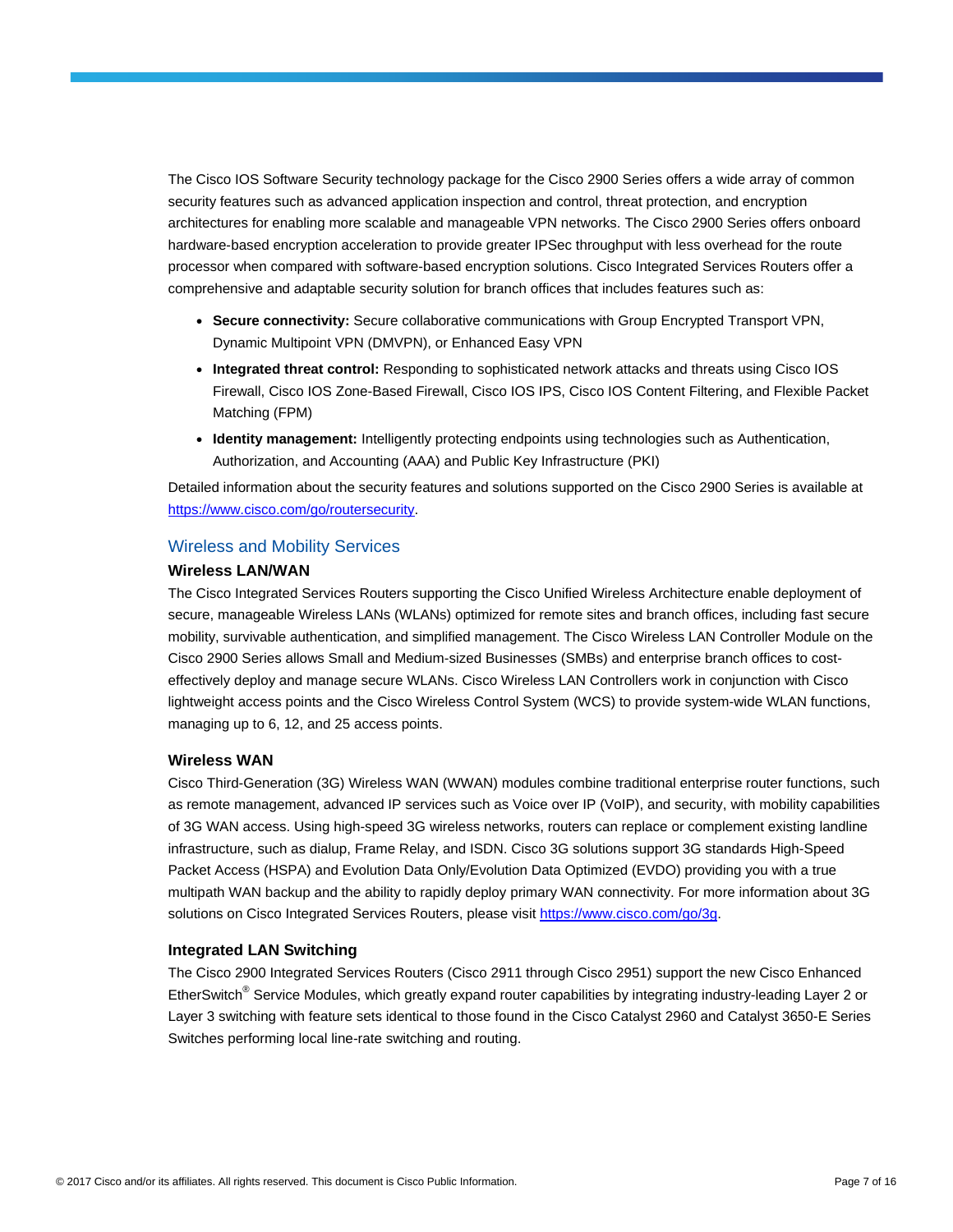The new Cisco Enhanced EtherSwitch Service Modules take advantage of the increased power capabilities on the Cisco 2900 ISRs. Additionally, the Cisco Enhanced EtherSwitch modules enable the newest Cisco power initiatives, Cisco EnergyWise, Cisco Enhanced Power over Ethernet (ePoE), per-port PoE power monitoring, and RPS-enabled PoE boost. These technologies allow you to meet increased endpoint power requirements without increasing the total power consumption of the branch.

## Application Services

As organizations continue to centralize and consolidate their branch-office IT infrastructure in an effort to reduce cost and complexity, they are challenged to provide an excellent user experience, ensure continuous service availability, and deliver business-relevant applications when and where they are needed. To address these challenges, the Cisco 2900 Series provides the capability to host Cisco, third-party, and custom applications on a portfolio of high-performance Cisco Services Ready Engine (SRE) modules that transparently integrate into the router. The modules have their own processors, storage, network interfaces, and memory that operate independently of the host router resources, helping to ensure maximum concurrent routing and application performance while reducing physical space requirements, lowering power consumption, and consolidating management.

#### **Application Acceleration**

The Cisco 2900 Series seamlessly combines industry leading security, IOS-based traffic control and visibility, with Cisco application acceleration solutions. Cisco IOS Software features such as NBAR, IP SLA, and NetFlow provide visibility and monitoring of traffic patterns and application performance while IOS features such as QoS, ACLs, and PfR intelligently control the traffic to maximize the quality of the user experience and employee productivity. The user experience can be further enhanced through the addition of a Cisco WAAS Network Module which can be used to securely provide more advanced WAN optimization techniques such as TCP optimization, caching, compression, and application acceleration. Cisco Integrated Services Routers combined with Cisco WAAS Network Modules, provide optimal performance for applications delivered from a central data center to branchoffice users. The solution allows you to consolidate costly server, storage, and backup infrastructure into data centers while maintaining LAN-like service levels for remote users.

#### **Cisco Services Ready Engine**

The Cisco Services Ready Engine solution is available in a Service Module (SM) and Internal Service Module (ISM) form factor. The Service Module hardware offers up to a seven times performance improvement over the previous generation Network Modules and provides a multi-core x86-64 processor. The SRE modules also support up to 1 terabyte of storage, RAID configurations, hardware-assisted virtualization and cryptography options. The Cisco SRE module enables on-demand provisioning of branch-office applications on the Cisco 2900 Series platforms so that you can deploy the right application, at the right time, in the right place. The hardware and software decoupling provided by the service-ready deployment model enables applications to be provisioned on the module at the time of its installation or remotely anytime thereafter. Supported solutions include Cisco Wide Area Application Services (WAAS), Cisco Unity Express, Cisco Application Extension Platform (AXP), Cisco Wireless LAN Controller (WLC), Cisco Video Surveillance, and other applications under development. The Service Ready Engine enables organizations of various sizes to future-proof their network by allowing them to quickly deploy new branch-office applications without deploying new hardware, reducing the cost of rolling out branchoffice services.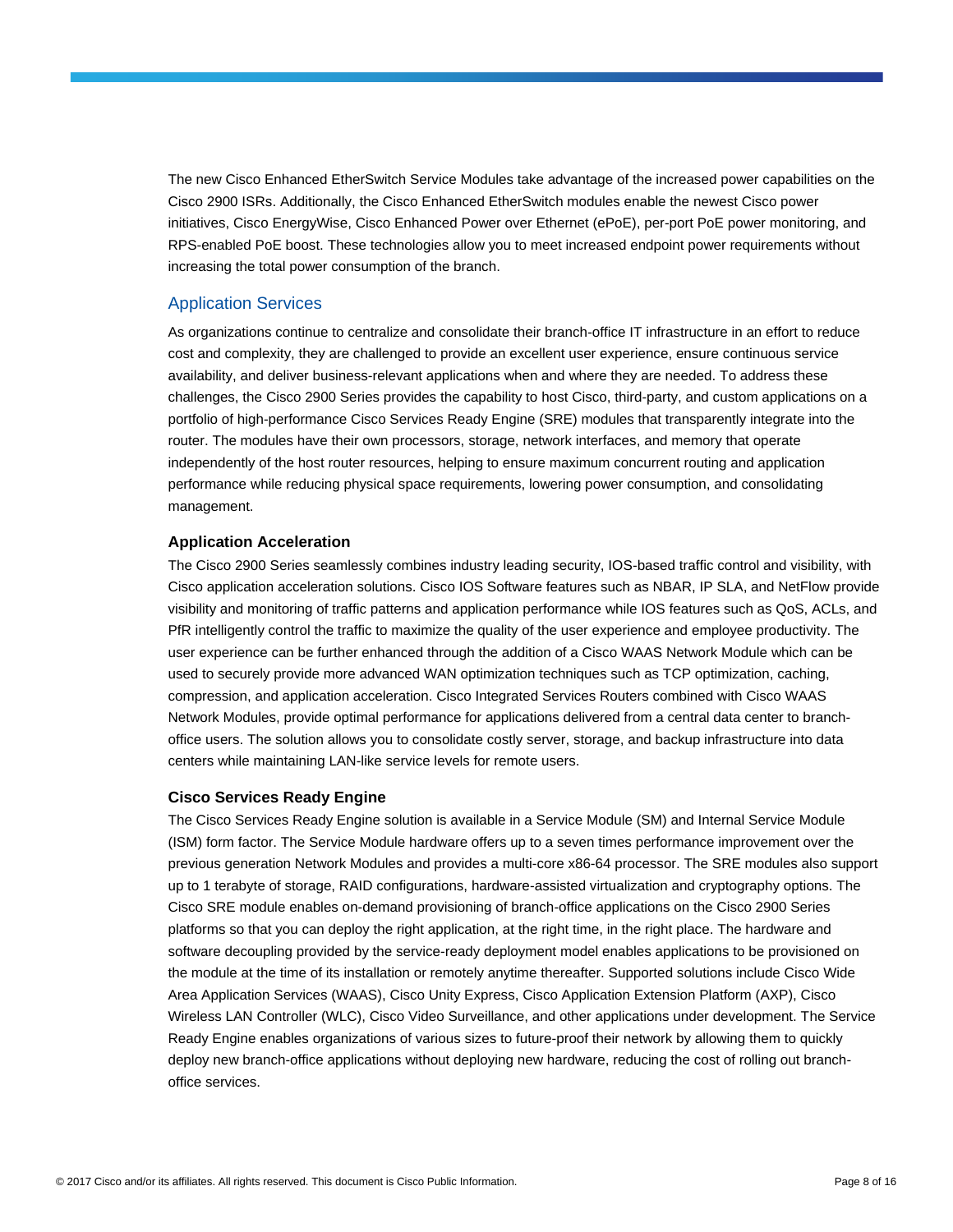## WAAS Express

Organizations today face several unique wide area network (WAN) challenges: the need to provide employees with constant access to centrally located information, the requirement to continuously back up and replicate missioncritical data to centrally managed data centers, the desire to provide satisfactory experience for IP phone and video communication, and the mandate to control bandwidth costs without sacrificing application availability and performance.

Cisco WAAS Express is designed to help organizations address these challenges. Cisco WAAS Express extends the [Cisco WAAS product portfolio](https://www.cisco.com/en/US/products/ps5680/Products_Sub_Category_Home.html) with a small-footprint, cost-effective IOS-based software solution integrated into the ISR G2 to offer bandwidth optimization and application acceleration capabilities. Cisco WAAS Express increases remote user productivity, reduces WAN bandwidth costs, and offers investment protection by interoperating with existing Cisco WAAS infrastructure. Cisco WAAS Express is unique in providing network transparency, improving deployment flexibility with on-demand service enablement, and integrating with native IOS-based services such as security, NetFlow, and QoS.

Cisco WAAS Express is fully interoperable with WAAS on SM-SRE modules, WAAS appliances and can be managed by a common WAAS Central Manager.

Cisco WAAS Express is available in IOS from version 15.1(2)T1.

Further information on Cisco WAAS Express can be found at [https://www.cisco.com/en/US/products/ps11211/index.html.](https://www.cisco.com/en/US/products/ps11211/index.html)

## Medianet for 2900 ISRs

As video becomes pervasive in an organization and more video devices are used, new demands are placed on the network. It can be challenging to accommodate video needs while reducing complexity, planning for capacity, and providing the best possible user experience.

## Smarter Network, Endpoints, and Services

Traditional IP networks need to evolve to medianets to accommodate these changes. A medianet is an end-to-end IP architecture that helps to enable pervasive media experiences.

The medianet architecture includes a smarter network, smarter endpoints, shared media services, cloud services, and shared media services.

#### More Medianet Benefits

A medianet reduces total cost of ownership and scales video through features such as auto-configuration and media monitoring. At the same time, it helps to ensure a quality user experience while optimizing bandwidth use and efficiency.

For more information on Medianet for 2900ISR, please go to [https://www.cisco.com/en/US/netsol/ns1094/index.html.](https://www.cisco.com/en/US/netsol/ns1094/index.html)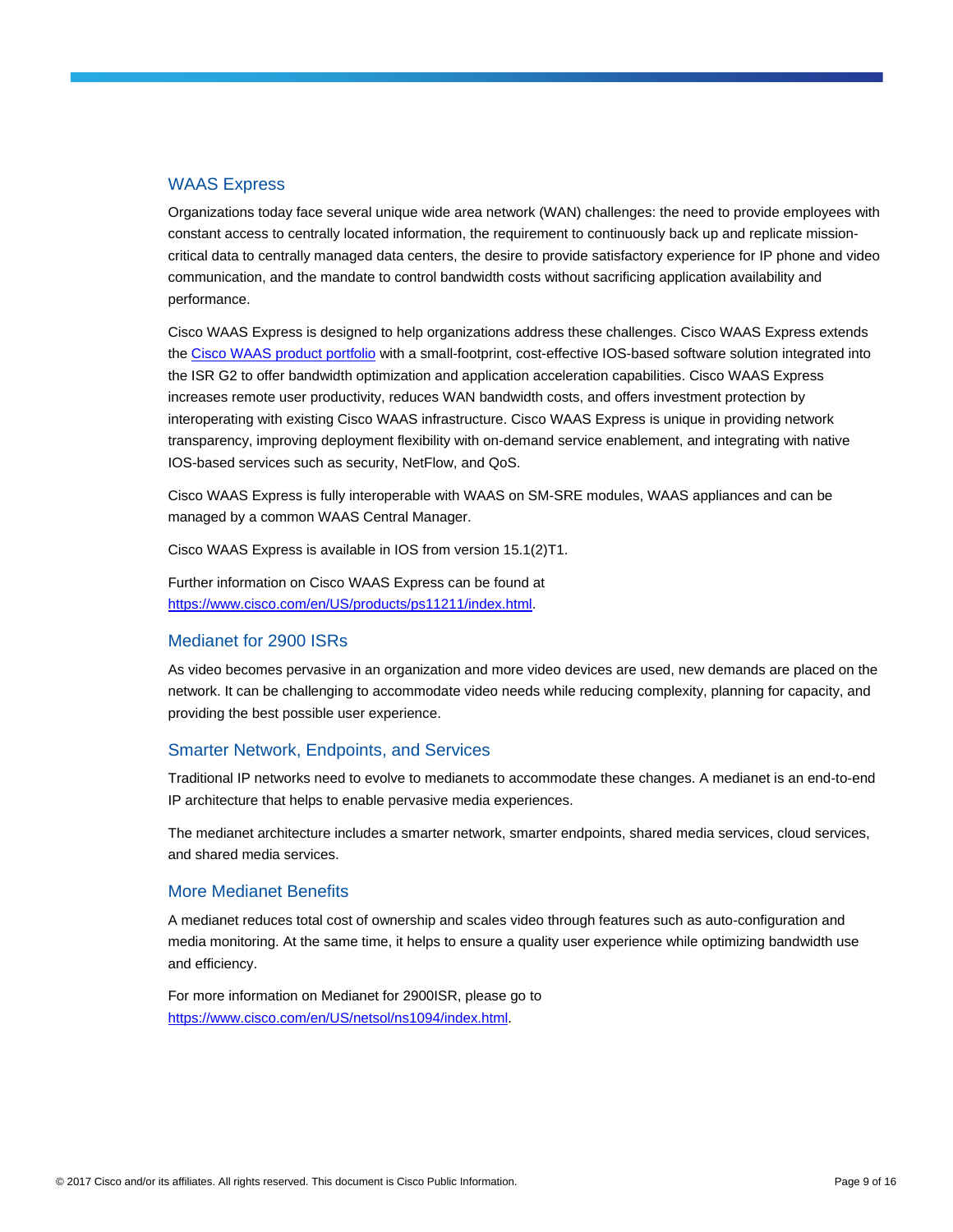## Managing Your Integrated Services Routers

Network management applications are instrumental in lowering operating expenses (OpEx) while improving network availability by simplifying and automating many of the day-to-day tasks associated with managing an endto-end network. Day-one device support provides immediate manageability support for the Integrated Services Router, enabling quick and easy deployment, monitoring, and troubleshooting from Cisco and third-party applications.

Organizations rely on Cisco, third-party, and in-house developed network management applications to achieve their OpEx and productivity goals. Underpinning those applications are the embedded management features available in every Integrated Services Router. The new Integrated Services Routers continue a tradition of broad and deep manageability features such as IP Service-Level Agreement (IP SLA), Cisco IOS Embedded Event Manager (EEM), and NetFlow which allow you to know the status of your network at all times. These features, along with Simple Network Management Protocol (SNMP) and syslog, enable your organization's management applications.

Refer to Tables 4 and 5 below for details about network management and manageability support on Cisco 2900 Series Integrated Services Routers.

| Feature                   | Support                                                                                                                                                                                                                                                                                                                                                                                                                                                                                                                                                                      |  |
|---------------------------|------------------------------------------------------------------------------------------------------------------------------------------------------------------------------------------------------------------------------------------------------------------------------------------------------------------------------------------------------------------------------------------------------------------------------------------------------------------------------------------------------------------------------------------------------------------------------|--|
| <b>Protocols</b>          | IPv4. IPv6. Static Routes. Open Shortest Path First (OSPF). Enhanced IGRP (EIGRP). Border Gateway Protocol<br>(BGP), BGP Router Reflector, Intermediate System-to-Intermediate System (IS-IS), Multicast Internet Group<br>Management Protocol (IGMPv3) Protocol Independent Multicast sparse mode (PIM SM), PIM Source Specific<br>Multicast (SSM), Distance Vector Multicast Routing Protocol (DVMRP), IPSec, Generic Routing Encapsulation<br>(GRE), Bi-Directional Forwarding Detection (BVD), IPv4-to-IPv6 Multicast, MPLS, L2TPv3, 802.1ag, 802.3ah, L2<br>and L3 VPN. |  |
| <b>Encapsulation</b>      | Ethernet, 802.1q VLAN, Point-to-Point Protocol (PPP), Multilink Point-to-Point Protocol (MLPPP), Frame Relay,<br>Multilink Frame Relay (MLFR) (FR.15 and FR.16), High-Level Data Link Control (HDLC), Serial (RS-232, RS-449,<br>X.21, V.35, and EIA-530), Point-to-Point Protocol over Ethernet (PPPoE), and ATM.                                                                                                                                                                                                                                                           |  |
| <b>Traffic Management</b> | QoS, Class-Based Weighted Fair Queuing (CBWFQ), Weighted Random Early Detection (WRED), Hierarchical<br>QoS, Policy-Based Routing (PBR), Performance Routing (PfR), and Network-Based Advanced Routing (NBAR).                                                                                                                                                                                                                                                                                                                                                               |  |

| Table 4. |  | Cisco 2900 ISR G2 Series IOS Software Features and Protocols Support |
|----------|--|----------------------------------------------------------------------|
|          |  |                                                                      |

Note: For a more comprehensive list of features supported in Cisco IOS software refer to the Feature Navigator tool at [https://www.cisco.com/go/fn.](https://www.cisco.com/go/fn)

Table 5 lists the embedded management features available with Cisco IOS Software.

| Feature                                           | <b>Description</b>                                                                                                                                                                                                                                                                                                                                                   |
|---------------------------------------------------|----------------------------------------------------------------------------------------------------------------------------------------------------------------------------------------------------------------------------------------------------------------------------------------------------------------------------------------------------------------------|
| <b>WSMA</b>                                       | The Web Services Management Agent (WSMA) defines a mechanism through which you can manage a network<br>device, retrieve configuration data information, and upload and manipulate new configuration data. WSMA uses XML-<br>based data encoding that is transported by the Simple Object Access Protocol (SOAP) for the configuration data and<br>protocol messages. |
| <b>EEM</b>                                        | Cisco IOS Embedded Event Manager (EEM) is a distributed and customized approach to event detection and<br>recovery offered directly in a Cisco IOS Software device. It offers the ability to monitor events and take informational,<br>corrective, or any desired EEM action when the monitored events occur or when a threshold is reached.                         |
| <b>IPSLA</b>                                      | Cisco IOS IP Service-Level Agreements (SLAs) enable you to assure new business-critical IP applications, as well as<br>IP services that use data, voice, and video in an IP network.                                                                                                                                                                                 |
| <b>SNMP, RMON, Syslog,</b><br>NetFlow, and TR-069 | Cisco 2900 Series Integrated Services Routers also support SNMP, Remote Monitoring (RMON), syslog, NetFlow,<br>and TR-069 in addition to the embedded management features previously mentioned.                                                                                                                                                                      |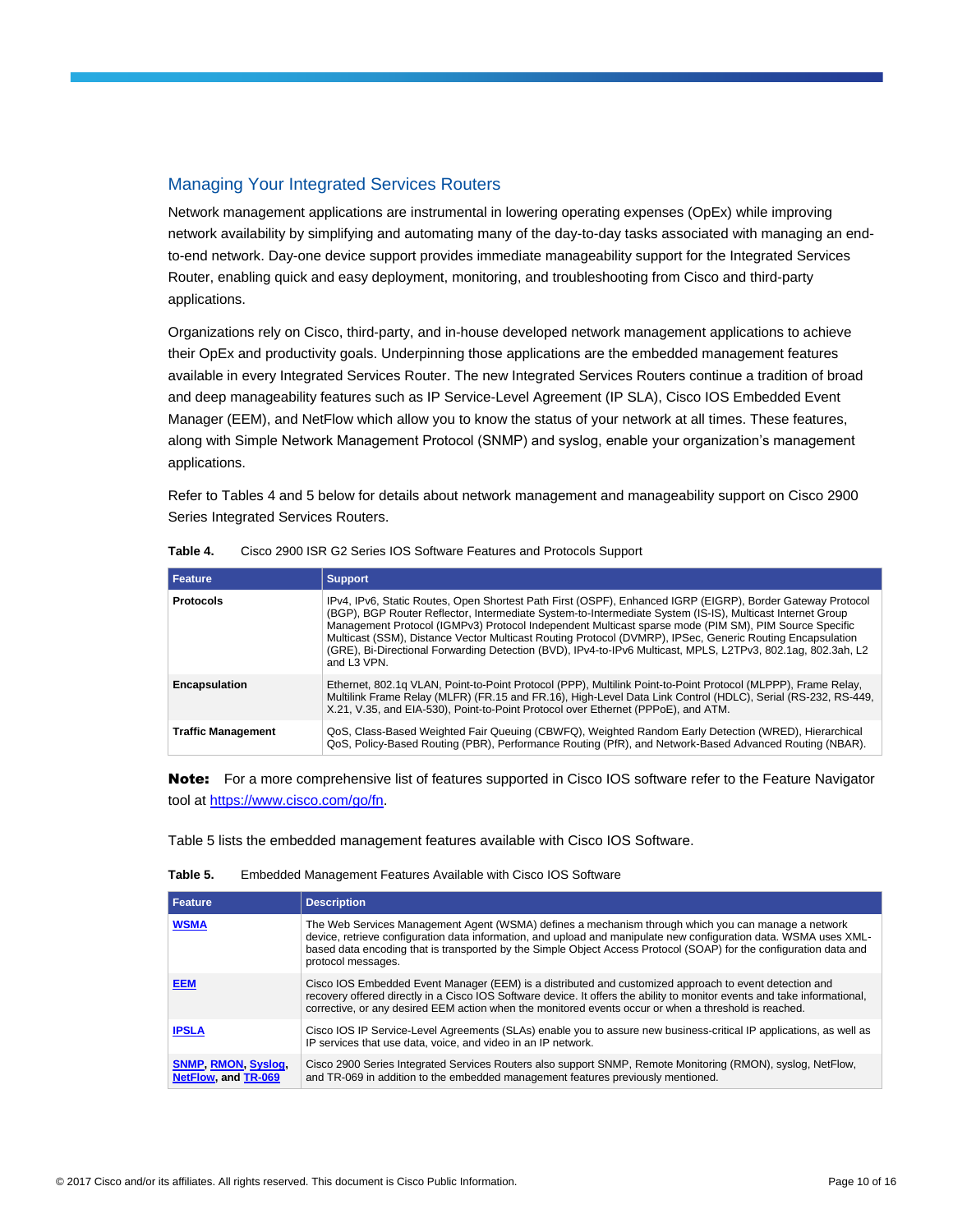The Cisco network management applications listed in Table 6 are standalone products that you can download or purchase to manage your Cisco network devices. The applications are built specifically for the different operational phases; you can select the ones that best fit your needs.

|  | Table 6. | <b>Network Management Applications</b> |
|--|----------|----------------------------------------|
|--|----------|----------------------------------------|

| <b>Operational Phase</b>                                                      | <b>Application</b>                                  | <b>Description</b>                                                                                                                                                                                                                                                                                                                                                                                                                                                                                                                                                                                                                                                                                                                                                                                                            |
|-------------------------------------------------------------------------------|-----------------------------------------------------|-------------------------------------------------------------------------------------------------------------------------------------------------------------------------------------------------------------------------------------------------------------------------------------------------------------------------------------------------------------------------------------------------------------------------------------------------------------------------------------------------------------------------------------------------------------------------------------------------------------------------------------------------------------------------------------------------------------------------------------------------------------------------------------------------------------------------------|
| Device staging and<br>configuration                                           | <b>Cisco Configuration</b><br>Professional          | Cisco Configuration Professional is a GUI device-management tool for Cisco<br>IOS Software-based access routers. This tool simplifies router, security, unified<br>communications, wireless, WAN, and basic LAN configuration through easy-to-<br>use wizards.                                                                                                                                                                                                                                                                                                                                                                                                                                                                                                                                                                |
| Network-wide deployment,<br>configuration, monitoring,<br>and troubleshooting | <b>CiscoWorks LMS</b>                               | CiscoWorks LAN Management Solution (LMS) is a suite of integrated<br>applications for simplifying day-to-day management of a Cisco end-to-end<br>network, lowering OpEx while increasing network availability. CiscoWorks LMS<br>offers network managers an easy-to-use web-based interface for configuring,<br>administering, and troubleshooting the Cisco Integrated Services Routers,<br>using new instrumentation such as Cisco IOS EEM Generic Online Diagnostics<br>(GOLD).<br>In addition to supporting basic platform services of the Integrated Services<br>Router, CiscoWorks also provides added-value support for the Cisco Services<br>Ready Engine, enabling the management and distribution of software images<br>to the SRE, thereby reducing the time and complexities associated with image<br>management. |
| Network-wide staging,<br>configuration, and<br>compliance                     | <b>CiscoWorks NCM</b>                               | CiscoWorks Network Compliance Manager (NCM) tracks and regulates<br>configuration and software changes throughout a multivendor network<br>infrastructure. It provides superior visibility into network changes and can track<br>compliance with a broad variety of regulatory, IT, corporate governance, and<br>technology requirements.                                                                                                                                                                                                                                                                                                                                                                                                                                                                                     |
| Security staging,<br>configuration, and<br>monitoring                         | <b>Cisco Security Manager</b>                       | Cisco Security Manager is a leading enterprise-class application for managing<br>security. It delivers provisioning of firewall, VPN, and intrusion-prevention-<br>system (IPS) services across Cisco routers, security appliances, and switch<br>service modules. The suite also includes the Cisco Security Monitoring,<br>Analysis and Response System (Cisco Security MARS) for monitoring and<br>mitigation.                                                                                                                                                                                                                                                                                                                                                                                                             |
| Voice configuration and<br>provisioning                                       | <b>Cisco Unified Provisioning</b><br><b>Manager</b> | Cisco Unified Provisioning Manager provides a reliable and scalable web-<br>based solution for managing a company's crucial next-generation<br>communications services. It manages unified communications services in an<br>integrated IP telephony, voicemail, and messaging environment.                                                                                                                                                                                                                                                                                                                                                                                                                                                                                                                                    |
| Staging, deployment, and<br>changes of licenses                               | <b>Cisco License Manager</b>                        | Easily manage Cisco IOS Software activation and licenses for a wide range of<br>Cisco platforms running Cisco IOS Software as well as other operating<br>systems with the secure client-server application Cisco License Manager.                                                                                                                                                                                                                                                                                                                                                                                                                                                                                                                                                                                             |
| Staging, deployment, and<br>changes to configuration and<br>image files       | <b>Cisco Configuration Engine</b>                   | Cisco Configuration Engine is a secure network management product that<br>provides zero-touch image and configuration distribution through centralized,<br>template-based management.                                                                                                                                                                                                                                                                                                                                                                                                                                                                                                                                                                                                                                         |

## **Summary**

As your business strives to lower the total cost of ownership in running your network and increase your overall employee productivity with more centralized and collaborative network applications, you will need more intelligent branch-office solutions. The Cisco 2900 Series offers these solutions by providing enhanced performance and increased modular density to support multiple services. The Cisco 2900 Series is designed to consolidate the functions of many separate devices into a single, compact system.

| Table 7. | Cisco 2900 Integrated Services Router Product Specifications |  |
|----------|--------------------------------------------------------------|--|
|----------|--------------------------------------------------------------|--|

|                                                                        | <b>Cisco 2901</b> | <b>Cisco 2911</b> | <b>Cisco 2921</b> | <b>Cisco 2951</b> |
|------------------------------------------------------------------------|-------------------|-------------------|-------------------|-------------------|
| <b>Services and Slot Density</b>                                       |                   |                   |                   |                   |
| <b>Embedded Hardware-Based</b><br><b>Cryptography and Acceleration</b> | Yes               | Yes               | Yes               | Yes               |
| <b>Cisco Unified SRST Sessions</b>                                     | 35                | 50                | 100               | 250               |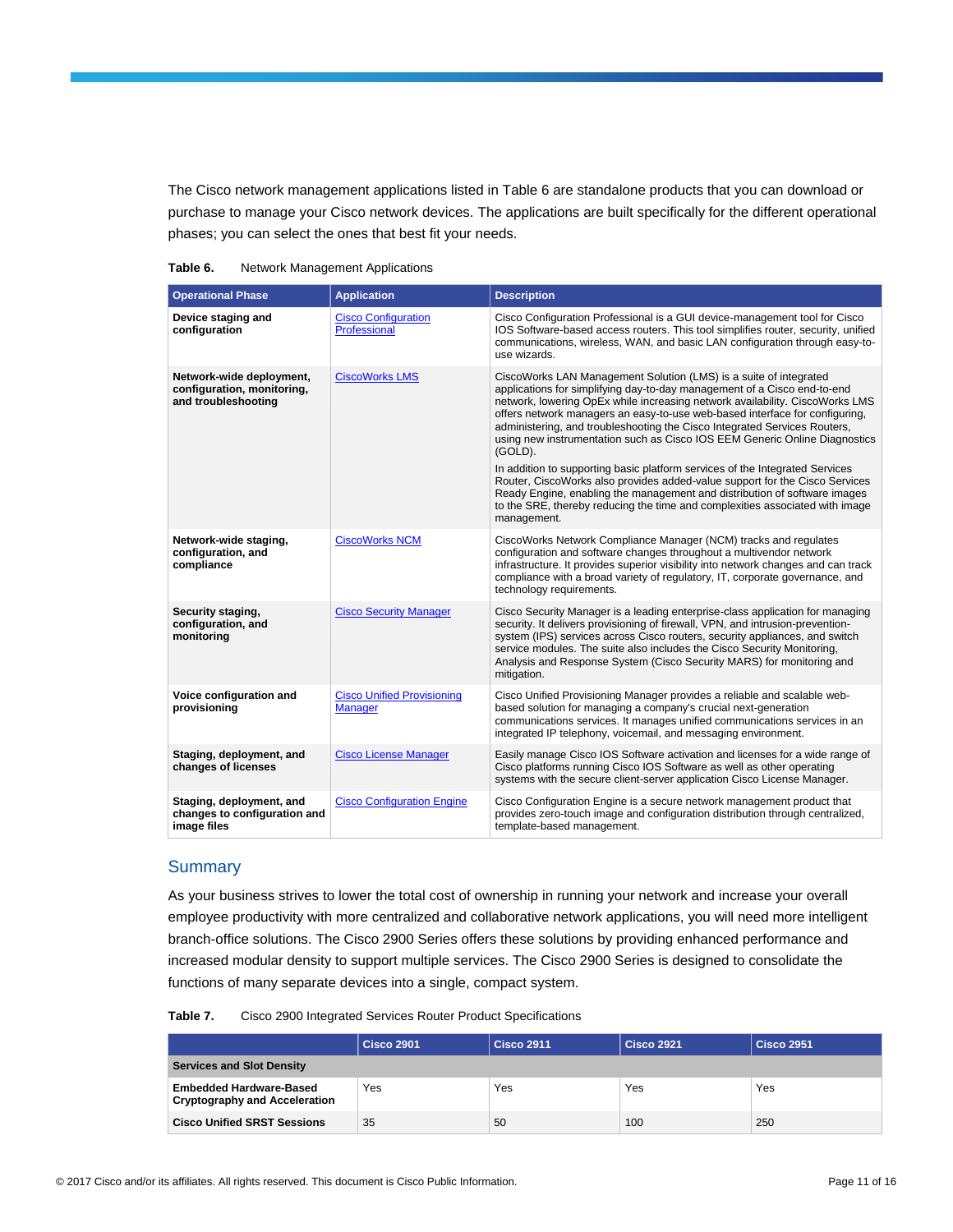|                                                                                                                                  | <b>Cisco 2901</b>              | <b>Cisco 2911</b>              | <b>Cisco 2921</b>              | <b>Cisco 2951</b>              |
|----------------------------------------------------------------------------------------------------------------------------------|--------------------------------|--------------------------------|--------------------------------|--------------------------------|
| <b>Cisco Unified CCME Sessions</b>                                                                                               | 35                             | 50                             | 100                            | 150                            |
| <b>Total Onboard WAN</b><br>10/100/1000 Ports                                                                                    | 2                              | 3                              | 3                              | 3                              |
| <b>RJ-45-Based Ports</b>                                                                                                         | 2                              | 3                              | 3                              | 3                              |
| SFP-Based Ports (use of SFP port<br>disables the corresponding<br>RJ-45 port)                                                    | 0                              | $\mathbf 0$                    | $\mathbf{1}$                   | $\mathbf{1}$                   |
| <b>Service Module Slots</b>                                                                                                      | $\mathbf 0$                    | 1                              | 1                              | 2                              |
| Double-Wide Service Module Slots<br>(use of a double-wide slot will<br>occupy all single-wide service<br>module slots in a 2900) | $\mathbf{0}$                   | $\mathbf 0$                    | $\mathbf{1}$                   | $\mathbf{1}$                   |
| <b>EHWIC Slots</b>                                                                                                               | $\overline{4}$                 | 4                              | 4                              | 4                              |
| Double-Wide EHWIC Slots (use of<br>a double-wide EHWIC slot will<br>consume two EHWIC slots)                                     | 2                              | 2                              | 2                              | 2                              |
| <b>ISM Slots</b>                                                                                                                 | $\mathbf{1}$                   | 1                              | $\mathbf{1}$                   | $\mathbf{1}$                   |
| <b>Onboard DSP (PVDM) Slots</b>                                                                                                  | 2                              | 2                              | 3                              | 3                              |
| <b>Memory DDR2 ECC DRAM -</b><br><b>Default</b>                                                                                  | 512 MB                         | 512 MB                         | 512 MB                         | 512 MB                         |
| Memory (DDR2 ECC DRAM) -<br><b>Maximum</b>                                                                                       | 2 GB                           | 2 GB                           | 2 GB                           | 2 GB                           |
| <b>Compact Flash (External) - Default</b>                                                                                        | slot 0: 256 MB<br>slot 1: none | slot 0: 256 MB<br>slot 1: none | slot 0: 256 MB<br>slot 1: none | slot 0: 256 MB<br>slot 1: none |
| Compact Flash (External) -<br><b>Maximum</b>                                                                                     | slot $0:4$ GB<br>slot 1: 4 GB  | slot $0:4$ GB<br>slot 1: 4 GB  | slot $0:4GB$<br>slot 1: 4 GB   | slot 0: 4 GB<br>slot 1: 4 GB   |
| <b>External USB 2.0 Flash Memory</b><br>Slots (Type A)                                                                           | 2                              | 2                              | 2                              | 2                              |
| USB Console Port (Type B) (up to<br>115.2 kbps)                                                                                  | $\mathbf{1}$                   | $\mathbf{1}$                   | $\mathbf{1}$                   | $\mathbf{1}$                   |
| <b>Serial Console Port</b>                                                                                                       | $\mathbf{1}$                   | $\mathbf{1}$                   | $\mathbf{1}$                   | 1                              |
| <b>Serial Auxiliary Port</b>                                                                                                     | $\mathbf{1}$                   | $\mathbf{1}$                   | 1                              | $\mathbf{1}$                   |
| <b>Power-Supply Options</b>                                                                                                      | AC and PoE                     | AC, PoE, and DC                | AC, PoE, and DC                | AC, PoE, and DC                |
| <b>RPS Support (External)</b>                                                                                                    | <b>No</b>                      | Cisco RPS 2300                 | Cisco RPS 2300                 | Cisco RPS 2300                 |
| <b>Power Specifications</b>                                                                                                      |                                |                                |                                |                                |
| <b>AC Input Voltage</b>                                                                                                          | 100 to 240 VAC auto<br>ranging | 100 to 240 VAC auto<br>ranging | 100 to 240 VAC auto<br>ranging | 100 to 240 VAC auto<br>ranging |
| <b>AC Input Frequency</b>                                                                                                        | 47 to 63 Hz                    | 47 to 63 Hz                    | 47 to 63 Hz                    | 47 to 63 Hz                    |
| <b>AC Input Current Range AC Power</b><br><b>Supply (Maximum)</b>                                                                | 1.5 to 0.6A                    | 2.2 to 1.0A                    | 3.4 to 1.4A                    | 3.4 to 1.4A                    |
| <b>AC Input Surge Current</b>                                                                                                    | $50A$                          | $50A$                          | $50A$                          | $50A$                          |
| <b>Typical Power (No Modules)</b><br>(Watts)                                                                                     | 40                             | 50                             | 60                             | 70                             |
| <b>Maximum Power with AC Power</b><br>Supply (Watts)                                                                             | 150                            | 210                            | 320                            | 340                            |
| <b>Maximum Power with PoE Power</b><br>Supply (Platform Only) (Watts)                                                            | 175                            | 250                            | 370                            | 405                            |
| <b>Maximum Power with DC-PoE</b><br><b>Power Supply (Platform Only)</b><br>(Watts)                                               | $\blacksquare$                 | 140                            | $\overline{a}$                 |                                |
| <b>Maximum End-Point PoE Power</b><br><b>Available from AC PoE Power</b><br>Supply (Watts)                                       | 130                            | 200                            | 280                            | 370                            |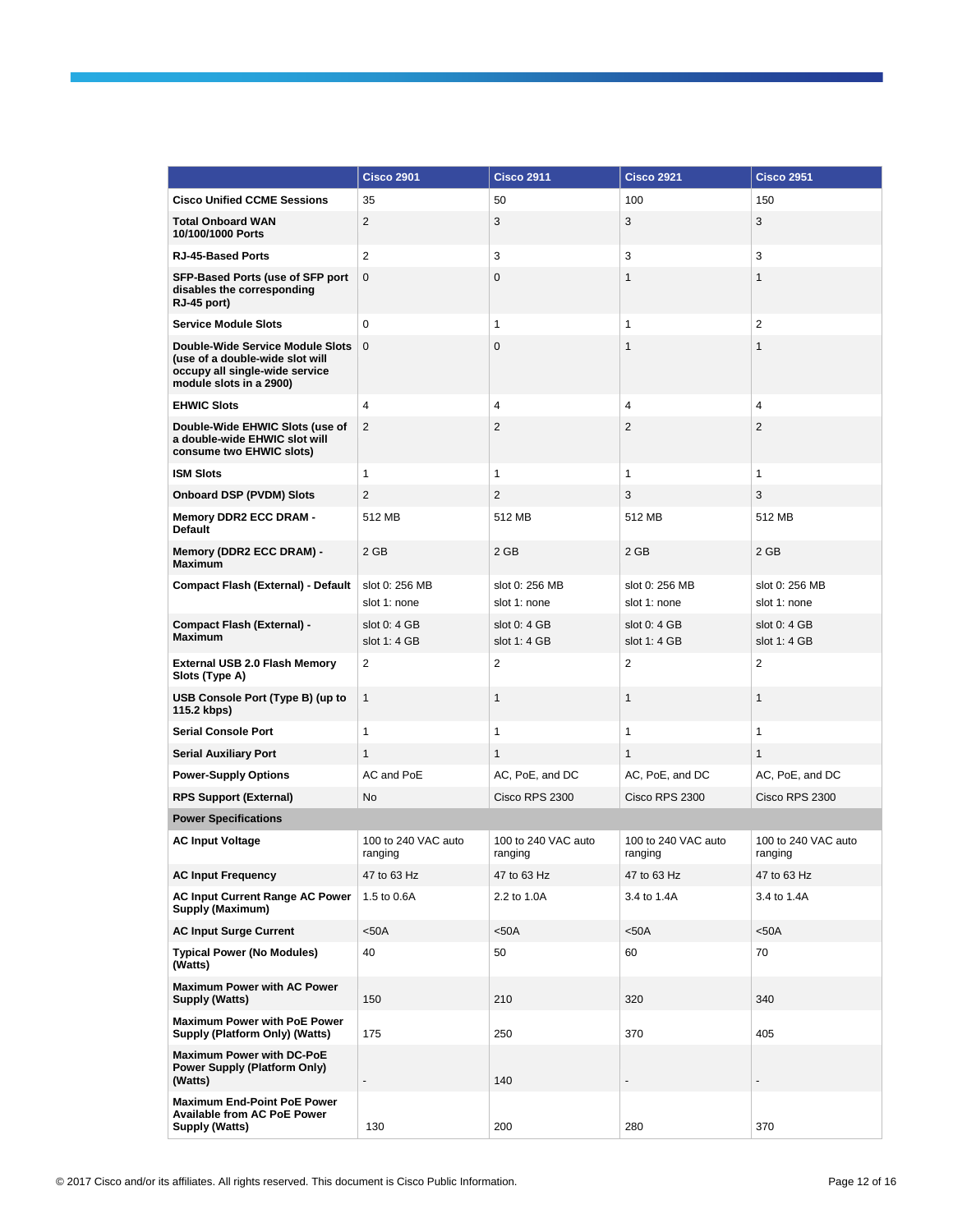|                                                                                            | <b>Cisco 2901</b>                                        | <b>Cisco 2911</b>                                               | <b>Cisco 2921</b>                                       | <b>Cisco 2951</b>                                       |
|--------------------------------------------------------------------------------------------|----------------------------------------------------------|-----------------------------------------------------------------|---------------------------------------------------------|---------------------------------------------------------|
| <b>Maximum End-Point PoE Power</b><br><b>Available from DC PoE Power</b><br>Supply (Watts) | $\overline{\phantom{a}}$                                 | 160                                                             |                                                         |                                                         |
| <b>Maximum End-Point PoE Power</b><br><b>Capacity with PoE Boost (Watts)</b>               | N/A                                                      | 750                                                             | 750                                                     | 750                                                     |
| <b>DC Input Voltage</b>                                                                    | N/A                                                      | 24 to 60 Vdc,<br>autoranging positive or<br>negative            | 24 to 60 Vdc,<br>autoranging positive or<br>negative    | 24 to 60 Vdc,<br>autoranging positive or<br>negative    |
| <b>DC Input Current</b>                                                                    | N/A                                                      | (MAX) 8A (24V)<br>3.5A (60V)                                    | (MAX) 12A (24V)<br>5A (60V)                             | (MAX) 12A (24V)<br>5A (60V)                             |
| <b>Physical Specifications</b>                                                             |                                                          |                                                                 |                                                         |                                                         |
| Dimensions (H x W x D)                                                                     | 1.75 x 17.25 x 17.3 in.<br>(44.5 x 438.2 x 439.4)<br>mm) | 3.5 x 17.25 x 12 in. (88.9<br>x 438.2 x 304.8 mm)               | 3.5 x 17.25 x 18.5 in.<br>(88.9 x 438.2 x 469.9)<br>mm) | 3.5 x 17.25 x 18.5 in.<br>(88.9 x 438.2 x 469.9)<br>mm) |
| <b>Rack Height</b>                                                                         | 1RU (rack unit)                                          | 2RU                                                             | 2RU                                                     | 2RU                                                     |
| Rack-Mount 19 in. (48.3 cm) EIA                                                            | Included                                                 | Included                                                        | Included                                                | Included                                                |
| Rack-Mount 23 in. (58.4 cm) EIA                                                            | Optional                                                 | Optional                                                        | Optional                                                | Optional                                                |
| Wall-Mount (refer to installation<br>quide for approved orientation)                       | Yes                                                      | Yes                                                             | No                                                      | No                                                      |
| Weight with AC Power Supply (No<br><b>Modules)</b>                                         | 13.4 lb (6.1 kg)                                         | 18 lb (8.2 kg)                                                  | 29 lb (13.2 kg)                                         | 29 lb (13.2 kg)                                         |
| Weight with AC PoE Power Supply<br>(No Modules)                                            | 14.3 lb (6.5 kg)                                         | 19 lb (8.6 kg)                                                  | 30 lb (13.6 kg)                                         | 30 lb (13.6 kg)                                         |
| <b>Typical Weight Fully Configured</b>                                                     | 16 lb (7.3 kg)                                           | 21 lb (9.5 kg)                                                  | 34 lb (15.5 kg)                                         | 34 lb (15.5 kg)                                         |
| Airflow                                                                                    | Front to side                                            | Side to side                                                    | Back and Side to Front                                  | Back and Side to Front                                  |
| <b>Optional Airflow Kit</b>                                                                | N/A                                                      | Front to back                                                   | N/A                                                     | N/A                                                     |
| <b>Environmental Specifications</b>                                                        |                                                          |                                                                 |                                                         |                                                         |
| <b>Operating Conditions</b>                                                                |                                                          |                                                                 |                                                         |                                                         |
| Temperature: 5,906 feet (1,800m)<br><b>Maximum Altitude</b>                                | 32 to 104°F (0 to 40°C)                                  | 32 to 104°F (0 to 40°C)                                         | 32 to 104°F (0 to 40°C)                                 | 32 to 104°F (0 to 40°C)                                 |
| Temperature: 9,843 feet (3,000m)<br><b>Maximum Altitude</b>                                | 32 to 77°F (0 to 25°C)                                   | 32 to 104°F (0 to 40°C)                                         | 32 to $104^{\circ}F$ (0 to $40^{\circ}C$ )              | 32 to 104°F (0 to 40°C)                                 |
| Temperature: 13,123 feet (4,000m)<br><b>Maximum Altitude</b>                               | N/A                                                      | 32 to 86°F (0 to 30°C)                                          | 32 to 86°F (0 to 30°C)                                  | 32 to 86°F (0 to 30°C)                                  |
| Temperature: Short-Term (per<br>NEBS) 5906 feet (1,800m)<br><b>Maximum Altitude</b>        | N/A                                                      | 23°F to 122°F (-5 to<br>$50^{\circ}$ C)                         | N/A                                                     | 23°F to 122°F (-5 to<br>$50^{\circ}$ C)                 |
| Altitude                                                                                   | 10,000 ft (3,000m)                                       | 13,000 ft (4,000m)                                              | 10,000 ft (3,000m)                                      | 13,000 ft (4,000m)                                      |
| <b>Relative Humidity</b>                                                                   | 10 to 85%                                                | 5 to 85%                                                        | 10 to 85%                                               | 5 to 85%                                                |
| Short-Term (per NEBS) Humidity                                                             | N/A                                                      | 5% to 90%, but not to<br>exceed 0.024 kg<br>water/kg of dry air | N/A                                                     | N/A                                                     |
| <b>Acoustic: Sound Pressure</b><br>(Typical/Maximum)                                       | 41/53 dBA                                                | 51.8/62.9 dBA                                                   | 54.4/67.4 dBA                                           | 54.4/67.4 dBA                                           |
| <b>Acoustic: Sound Power</b><br>(Typical/Maximum)                                          | 49/61 dBA                                                | 58.5/70.3 dBA                                                   | 62.6/74.5 dBA                                           | 62.6/74.5 dBA                                           |
| <b>Non-Operating Conditions</b>                                                            |                                                          |                                                                 |                                                         |                                                         |
| Temperature                                                                                | -40 to 158°F (-40 to<br>70°C)                            | -40 to 176°F (-40 to<br>80°C)                                   | -40 to 158°F (-40 to<br>70°C)                           | -40 to 158°F (-40 to<br>70°C)                           |
| <b>Relative Humidity</b>                                                                   | 5 to 95%                                                 | 5 to 95%                                                        | 5 to 95%                                                | 5 to 95%                                                |
| Altitude                                                                                   | 15,000 ft (4,570m)                                       | 15,000 ft (4,570m)                                              | 15,000 ft (4,570m)                                      | 15,000 ft (4,570m)                                      |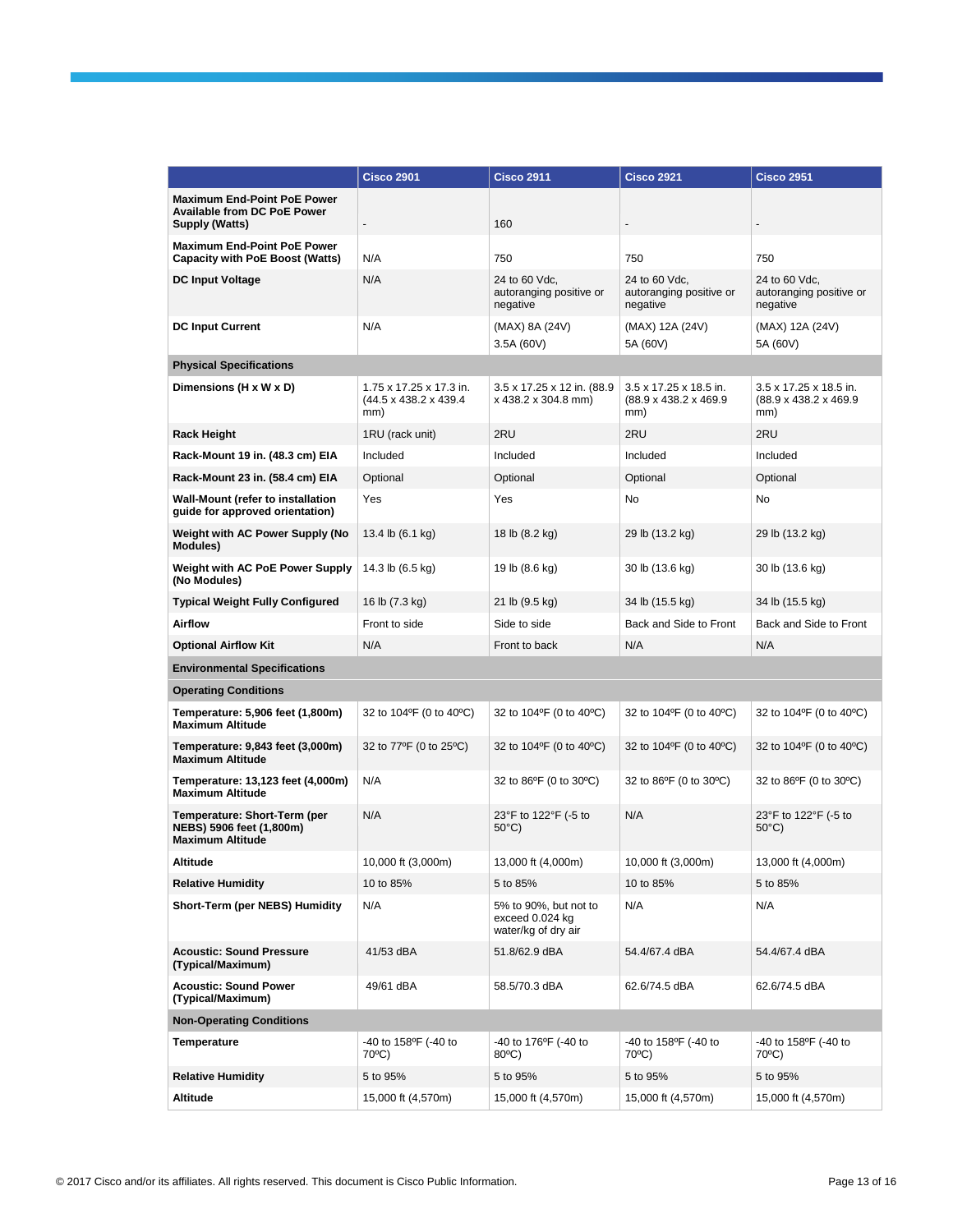|                              | <b>Cisco 2901</b>     | <b>Cisco 2911</b>      | <b>Cisco 2921</b>     | <b>Cisco 2951</b>     |
|------------------------------|-----------------------|------------------------|-----------------------|-----------------------|
| <b>Regulatory Compliance</b> |                       |                        |                       |                       |
| Safety                       | UL 60950-1            | UL 60950-1             | UL 60950-1            | UL 60950-1            |
|                              | CAN/CSA C22.2 No.     | CAN/CSA C22.2 No.      | CAN/CSA C22.2 No.     | CAN/CSA C22.2 No.     |
|                              | 60950-1               | 60950-1                | 60950-1               | 60950-1               |
|                              | EN 60950-1            | EN 60950-1             | EN 60950-1            | EN 60950-1            |
|                              | AS/NZS 60950-1        | AS/NZS 60950-1         | AS/NZS 60950-1        | AS/NZS 60950-1        |
|                              | IEC 60950-1           | IEC 60950-1            | IEC 60950-1           | IEC 60950-1           |
| <b>EMC</b>                   | 47 CFR, Part 15       | 47 CFR, Part 15        | 47 CFR, Part 15       | 47 CFR, Part 15       |
|                              | ICES-003 Class A      | ICES-003 Class A       | ICES-003 Class A      | ICES-003 Class A      |
|                              | EN55022 Class A       | <b>EN55022 Class A</b> | EN55022 Class A       | EN55022 Class A       |
|                              | CISPR22 Class A       | CISPR22 Class A        | CISPR22 Class A       | CISPR22 Class A       |
|                              | AS/NZS 3548 Class A   | AS/NZS 3548 Class A    | AS/NZS 3548 Class A   | AS/NZS 3548 Class A   |
|                              | VCCI V-3              | VCCI V-3               | VCCI V-3              | VCCI V-3              |
|                              | <b>CNS 13438</b>      | <b>CNS 13438</b>       | <b>CNS 13438</b>      | <b>CNS 13438</b>      |
|                              | EN 300-386            | EN 300-386             | EN 300-386            | EN 300-386            |
|                              | EN 61000 (Immunity)   | EN 61000 (Immunity)    | EN 61000 (Immunity)   | EN 61000 (Immunity)   |
|                              | EN 55024, CISPR 24    | EN 55024, CISPR 24     | EN 55024, CISPR 24    | EN 55024, CISPR 24    |
|                              | EN50082-1             | EN50082-1              | EN50082-1             | EN50082-1             |
| <b>Telecom</b>               | TIA/EIA/IS-968        | TIA/EIA/IS-968         | TIA/EIA/IS-968        | TIA/EIA/IS-968        |
|                              | CS-03                 | $CS-03$                | CS-03                 | $CS-03$               |
|                              | <b>ANSI T1.101</b>    | <b>ANSI T1.101</b>     | <b>ANSI T1.101</b>    | <b>ANSI T1.101</b>    |
|                              | ITU-T G.823, G.824    | ITU-T G.823, G.824     | ITU-T G.823, G.824    | ITU-T G.823, G.824    |
|                              | IEEE 802.3            | IEEE 802.3             | IEEE 802.3            | IEEE 802.3            |
|                              | <b>RTTE Directive</b> | <b>RTTE Directive</b>  | <b>RTTE Directive</b> | <b>RTTE Directive</b> |

## Supported Modules

The Cisco 2900 Series supports a wide range of modules that span industry-leading breadth of services at the branch office. For a list of modules supported on the Cisco 2900 Series, please visit: [https://www.cisco.com/en/US/products/ps10537/products\\_relevant\\_interfaces\\_and\\_modules.html](https://www.cisco.com/en/US/products/ps10537/products_relevant_interfaces_and_modules.html)

## Ordering Information

The Cisco 2900 Series Integrated Services Routers are orderable and shipping. For information about how to order the Cisco 2900 Series, please visit the Cisco 2900 Series Ordering Guide. To place an order, visit th[e Cisco](https://www.cisco.com/web/ordering/or13/or8/o25/ordering_solutions_category_home.html)  [Ordering Home Page](https://www.cisco.com/web/ordering/or13/or8/o25/ordering_solutions_category_home.html) and refer to Table 8, which provides basic ordering information. For additional product numbers, including the Cisco 2900 Series bundle offerings, please check th[e Cisco 2900 Series Integrated](https://tools.cisco.com/qtc/pricing/MainServlet)  [Services Router Price List](https://tools.cisco.com/qtc/pricing/MainServlet) or contact your local Cisco account representative.

| Table 8. | Cisco 2900 Series Basic Ordering Information |  |
|----------|----------------------------------------------|--|
|----------|----------------------------------------------|--|

| <b>Product Name</b> | <b>Product Description</b>                                                                                          |
|---------------------|---------------------------------------------------------------------------------------------------------------------|
| CISCO2901/K9        | Cisco 2901 with 2 onboard GE, 4 EHWIC slots, 2 DSP slots, 1 ISM slot, 256MB CF default, 512MB DRAM default, IP Base |
| CISCO2911/K9        | Cisco 2911 with 3 onboard GE, 4 EHWIC slots, 2 DSP slots, 1 ISM slot, 256MB CF default, 512MB DRAM default, IP Base |
| CISCO2921/K9        | Cisco 2921 with 3 onboard GE, 4 EHWIC slots, 3 DSP slots, 1 ISM slot, 256MB CF default, 512MB DRAM default, IP Base |
| CISCO2951/K9        | Cisco 2951 with 3 onboard GE, 4 EHWIC slots, 3 DSP slots, 1 ISM slot, 256MB CF default, 512MB DRAM default, IP Base |
| SL-29-DATA-K9       | Data License for Cisco 2901-2951                                                                                    |
| <b>SL-29-UC-K9</b>  | Unified Communications License for Cisco 2901-2951                                                                  |
| <b>SL-29-SEC-K9</b> | Security License for Cisco 2901-2951                                                                                |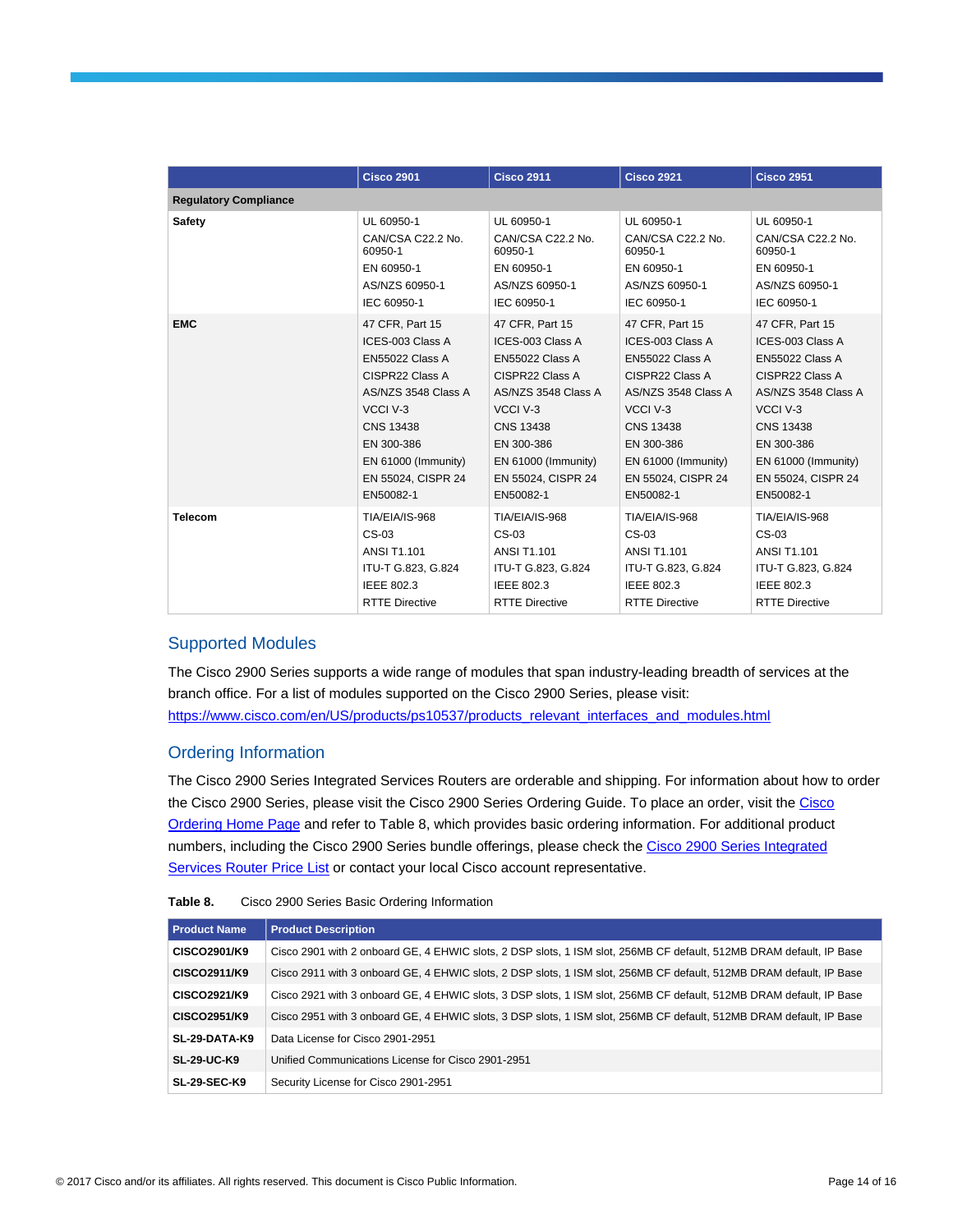[Cisco ONE Software for WAN](https://www.cisco.com/c/en/us/products/collateral/software/one-wan/datasheet-c78-733012.html) is available for the ISR 2900.

Cisco ONE Software offers a complete solution that delivers an optimal experience over any connection while helping you get the most from your WAN investment with secure, fault-tolerant connectivity.

Benefits:

- Connect branch offices and your campus securely at an optimal cost by improving application performance through application protocol acceleration and optimization techniques that offload the WAN.
- Integrate voice and video across branch offices and your campus to increase productivity.

For ordering information for Cisco ONE Software for the ISR 2900, go to [https://www.cisco.com/c/en/us/products/software/one-wan/wan-part-numbers.html.](https://www.cisco.com/c/en/us/products/software/one-wan/wan-part-numbers.html)

#### Cisco Integrated Services Router Migration Options

Cisco 2900 Series Integrated Services Routers are included in the standard Cisco Technology Migration Program (TMP). Refer t[o https://www.cisco.com/go/tmp](https://www.cisco.com/go/tmp) and contact your local Cisco account representative for program details.

#### Warranty Information

The Cisco 2900 Series Integrated Services Routers have a ninety (90) day limited liability warranty.

## Cisco and Partner Services for the Branch

Services from Cisco and our certified partners can help you transform the branch experience and accelerate business innovation and growth in the Borderless Network. We have the depth and breadth of expertise to create a clear, replicable, optimized branch footprint across technologies. Planning and design services align technology with business goals and can increase the accuracy, speed, and efficiency of deployment. Technical services help improve operational efficiency, save money, and mitigate risk. Optimization services are designed to continuously improve performance and help your team succeed with new technologies. For more information, please visit [https://www.cisco.com/go/services.](https://www.cisco.com/go/services)

Cisco SMARTnet<sup>®</sup> technical support for the Cisco 2900 Series is available on a one-time or annual contract basis. Support options range from help-desk assistance to proactive, onsite consultation. All support contracts include:

- Major Cisco IOS Software updates in protocol, security, bandwidth, and feature improvements
- Full access rights to Cisco.com technical libraries for technical assistance, electronic commerce, and product information
- 24-hour access to the industry's largest dedicated technical support staff

#### Cisco Capital

#### **Financing to Help You Achieve Your Objectives**

Cisco Capital can help you acquire the technology you need to achieve your objectives and stay competitive. We can help you reduce CapEx. Accelerate your growth. Optimize your investment dollars and ROI. Cisco Capital financing gives you flexibility in acquiring hardware, software, services, and complementary third-party equipment. And there's just one predictable payment. Cisco Capital is available in more than 100 countries. [Learn more.](https://www.cisco.com/web/ciscocapital/americas/us/index.html)